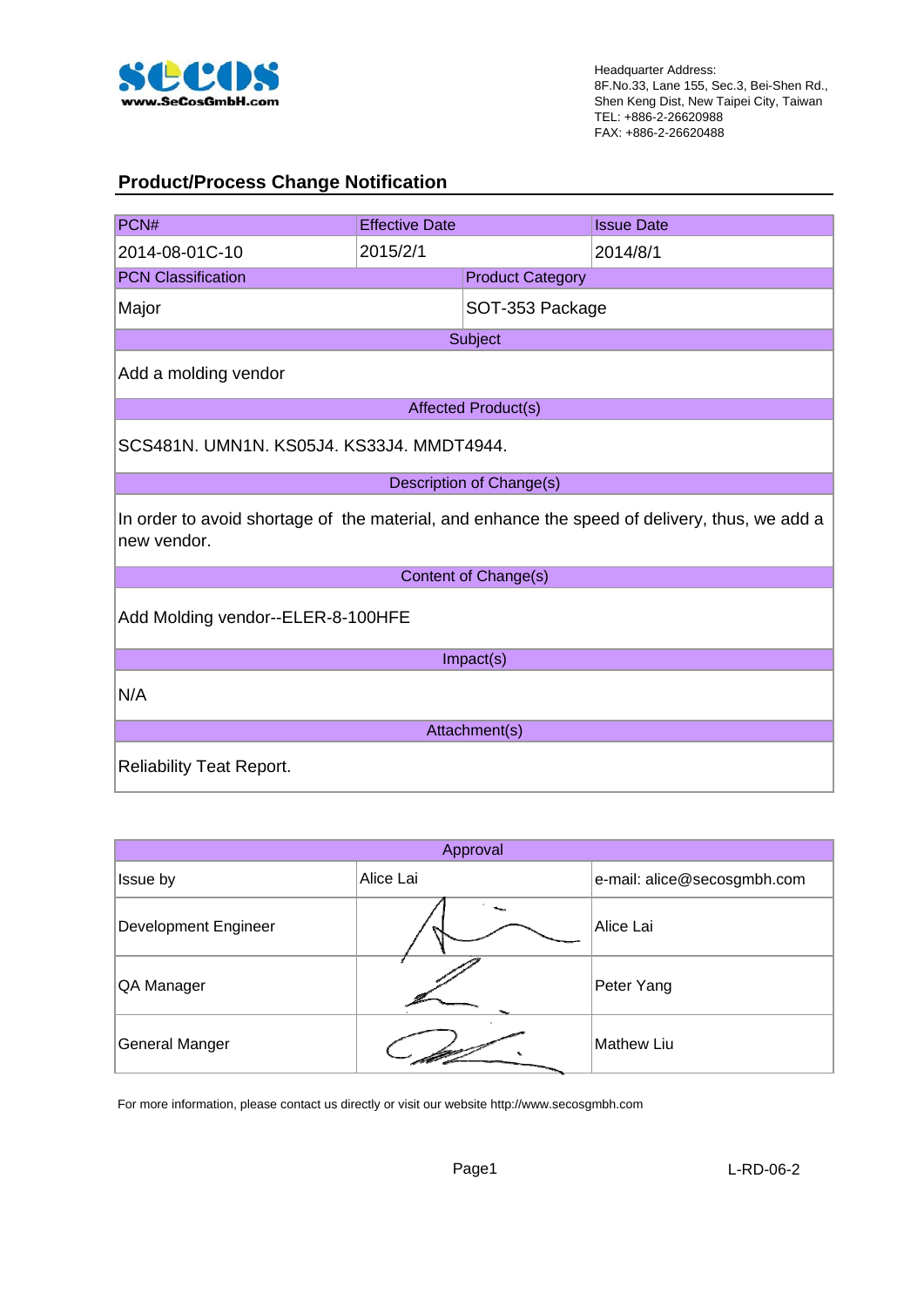

# **Reliability Testing Summary Report**

| Date: 2014/06/30<br>Document No.: SH14 -06-37                                                  |               |                                                                                                            |        |                                 |                                     |                        |               |
|------------------------------------------------------------------------------------------------|---------------|------------------------------------------------------------------------------------------------------------|--------|---------------------------------|-------------------------------------|------------------------|---------------|
| <b>Test Item</b>                                                                               | P/N           | <b>Test Condition</b>                                                                                      | (LTPD) | <b>Sample</b><br><b>Numbers</b> | <b>Allow Fall</b><br><b>Numbers</b> | Fall<br><b>Numbers</b> | <b>Result</b> |
| <b>HTRB</b><br>High Temp<br><b>Reverse Bias</b>                                                | <b>KS33J4</b> | $100 \pm 5^{\circ}$ C, $100\%$ VR,<br>$T = 1000$ hrs                                                       |        | 77                              | $\pmb{0}$                           | $\pmb{0}$              | <b>ACC</b>    |
| <b>HTSL</b><br><b>High Temperature</b><br>Storage Life                                         | <b>KS33J4</b> | $150^{\circ}$ C, T = 1000 hrs                                                                              |        | 77                              | $\pmb{0}$                           | $\pmb{0}$              | <b>ACC</b>    |
| <b>PCT</b><br>Pressure Cooker<br>Test                                                          | <b>KS33J4</b> | 121°C, 29.7PSIG,<br>168 hrs                                                                                |        | 77                              | $\pmb{0}$                           | $\pmb{0}$              | <b>ACC</b>    |
| <b>TCT</b><br>Temperature Cycle<br>Test                                                        | <b>KS33J4</b> | $-55^{\circ}$ C/30min,<br>150°C/30min,<br>For 1000 Cycle                                                   |        | 77                              | $\pmb{0}$                           | $\pmb{0}$              | <b>ACC</b>    |
| <b>THT</b><br><b>High Temperature</b><br><b>High Humidity</b><br>Test                          | <b>KS33J4</b> | $85 \pm 2^{\circ}$ C, RH= $85 \pm 5\%$ ,<br>1000 hrs                                                       |        | 77                              | $\pmb{0}$                           | $\pmb{0}$              | <b>ACC</b>    |
| H3TRB<br>High Temper High<br><b>Humidity Reverse</b><br><b>Bies Test</b>                       | <b>KS33J4</b> | $85 \pm 2^{\circ}$ C, RH= $85 \pm 5\%$ ,<br>1000 hrs                                                       |        | 77                              | $\pmb{0}$                           | $\pmb{0}$              | <b>ACC</b>    |
| Solderability                                                                                  | <b>KS33J4</b> | $245 \pm 5^{\circ}$ C, 5Sec the<br>inspected area of each<br>lead must have 95%<br>solder coverage minimum |        | 10                              | 0                                   | $\Omega$               | <b>ACC</b>    |
|                                                                                                |               |                                                                                                            |        |                                 |                                     |                        |               |
| Judgment:                                                                                      |               |                                                                                                            |        |                                 |                                     |                        |               |
| qualified<br>$\Box$ unqualified<br>Testing Start Date: 2014.05.05 Testing End Date: 2014.06.30 |               |                                                                                                            |        |                                 |                                     |                        |               |
|                                                                                                |               |                                                                                                            |        |                                 |                                     |                        |               |
| Tester: Leo Hsia<br>Approval: Peter Yang                                                       |               |                                                                                                            |        |                                 |                                     |                        |               |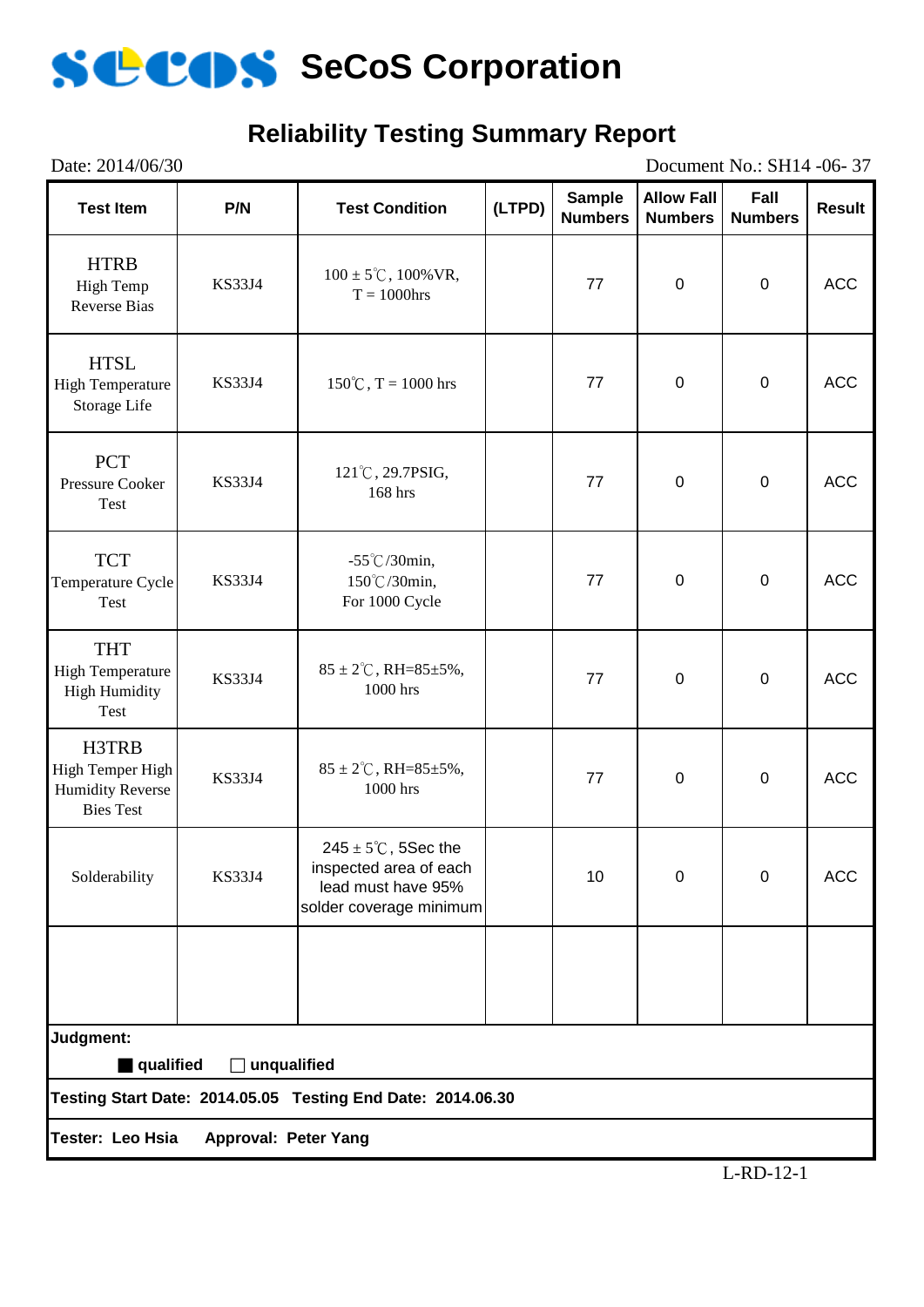

# **Electrical Test Data**

Report No : T140630-037 Part No : KS33J4 Test Equipment: JUNO Test System DTS-1000 Test Condition: 25℃ Test Date: 2014.05.05 ~ 2014.05.05 Test Standard : Specifications Operator: Leo Hsia Test Condition : 5.3V>VBR>5.9V@I1=1mA, IR<0.25uA@VR=3.3V

| N <sub>o</sub>           | $V_{BR}(V)$ | IR(uA)        |
|--------------------------|-------------|---------------|
| $\mathbf{1}$             | 5.581V      | 0.099uA       |
| $\overline{2}$           | 5.666V      | 0.077uA       |
| 3                        | 5.779V      | 0.091uA       |
| $\overline{\mathcal{A}}$ | 5.646V      | 0.073uA       |
| 5                        | 5.682V      | 0.041uA       |
| 6                        | 5.700V      | $0.068$ u $A$ |
| $\tau$                   | 5.739V      | 0.119uA       |
| $8\,$                    | 5.739V      | 0.055uA       |
| 9                        | 5.642V      | 0.030uA       |
| 10                       | 5.625V      | 0.090uA       |
| 11                       | 5.642V      | 0.088uA       |
| 12                       | 5.675V      | 0.088uA       |
| 13                       | 5.720V      | 0.057uA       |
| 14                       | 5.752V      | 0.021uA       |
| 15                       | 5.702V      | $0.068$ u $A$ |
| 16                       | 5.757V      | 0.066uA       |
| 17                       | 5.706V      | 0.061uA       |
| 18                       | 5.636V      | $0.085$ uA    |
| 19                       | 5.572V      | 0.062uA       |
| 20                       | 5.727V      | 0.091uA       |
| 21                       | 5.601V      | 0.029uA       |
| 22                       | 5.777V      | 0.090uA       |
| 23                       | 5.697V      | 0.055uA       |
| 24                       | 5.802V      | 0.042uA       |
| 25                       | 5.790V      | 0.118uA       |
| 26                       | 5.644V      | 0.087uA       |
| 27                       | 5.685V      | 0.067uA       |
| 28                       | 5.798V      | 0.076uA       |
| 29                       | 5.679V      | 0.073uA       |
| 30                       | 5.624V      | 0.087uA       |
| 31                       | 5.633V      | $0.068$ u $A$ |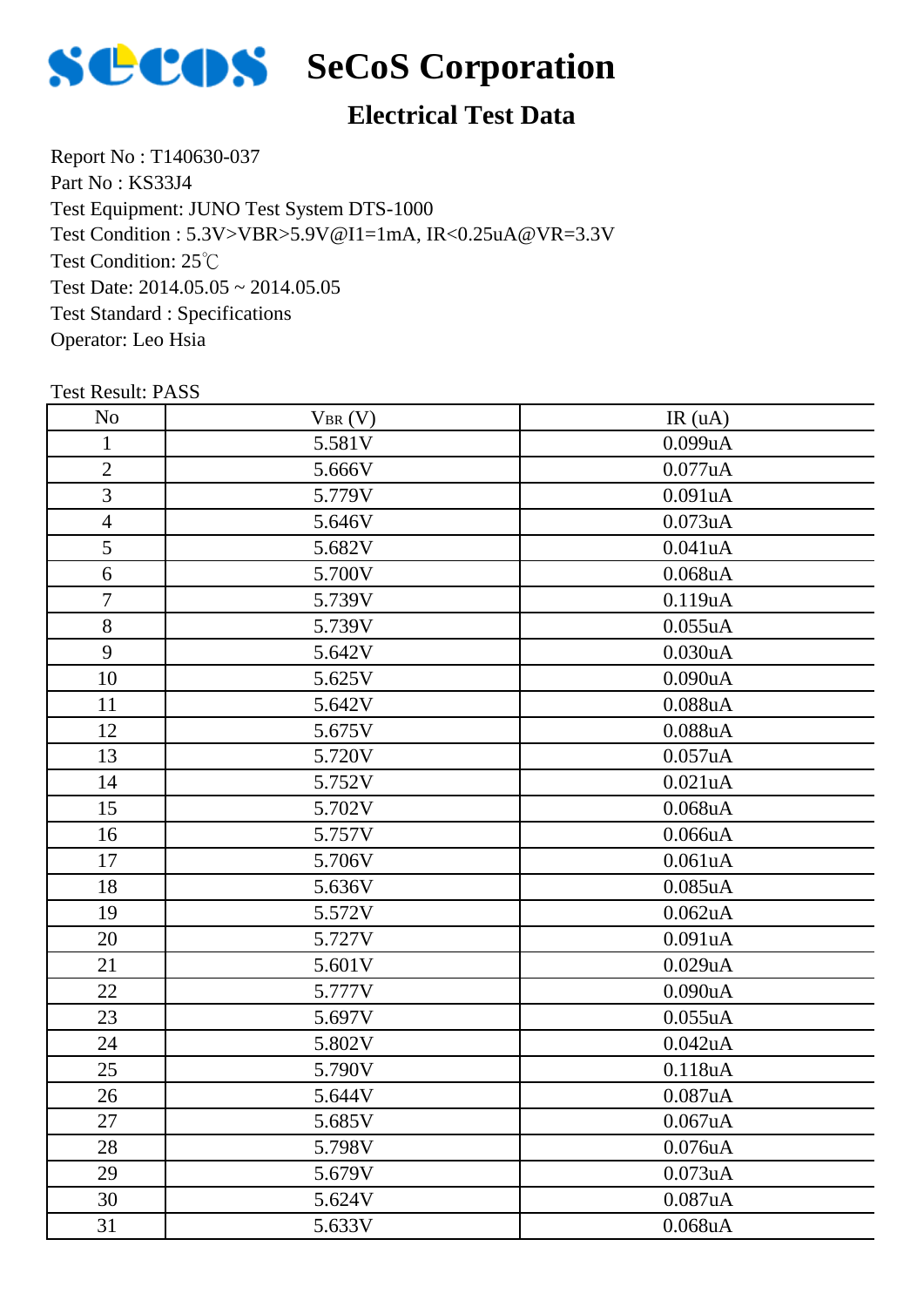

# **SCOS** SeCoS Corporation

### **Electrical Test Data**

Report No : T140630-037 Part No : KS33J4 Test Equipment: JUNO Test System DTS-1000 Test Condition: 25℃ Test Date: 2014.05.05 ~ 2014.05.05 Test Standard : Specifications Operator: Leo Hsia Test Condition : 5.3V>VBR>5.9V@I1=1mA, IR<0.25uA@VR=3.3V

| N <sub>o</sub> | $V_{BR}(V)$ | IR(uA)        |
|----------------|-------------|---------------|
| 32             | 5.601V      | $0.068$ u $A$ |
| 33             | 5.583V      | 0.102uA       |
| 34             | 5.781V      | 0.088uA       |
| 35             | 5.689V      | 0.033uA       |
| 36             | 5.671V      | 0.083uA       |
| 37             | 5.693V      | 0.028uA       |
| 38             | 5.779V      | 0.088uA       |
| 39             | 5.708V      | 0.107uA       |
| 40             | 5.764V      | 0.055uA       |
| 41             | 5.580V      | $0.105$ u $A$ |
| 42             | 5.671V      | 0.116uA       |
| 43             | 5.667V      | 0.052uA       |
| 44             | 5.724V      | 0.022uA       |
| 45             | 5.665V      | 0.098uA       |
| 46             | 5.661V      | 0.039uA       |
| 47             | 5.638V      | $0.074$ u $A$ |
| 48             | 5.725V      | 0.056uA       |
| 49             | 5.605V      | 0.107uA       |
| 50             | 5.703V      | 0.031uA       |
| 51             | 5.674V      | 0.030uA       |
| 52             | 5.621V      | 0.039uA       |
| 53             | 5.822V      | 0.097uA       |
| 54             | 5.817V      | 0.047uA       |
| 55             | 5.760V      | 0.083uA       |
| 56             | 5.575V      | 0.048uA       |
| 57             | 5.783V      | 0.034uA       |
| 58             | 5.798V      | 0.070uA       |
| 59             | 5.715V      | 0.095uA       |
| 60             | 5.766V      | 0.041uA       |
| 61             | 5.691V      | 0.027uA       |
| 62             | 5.655V      | 0.054uA       |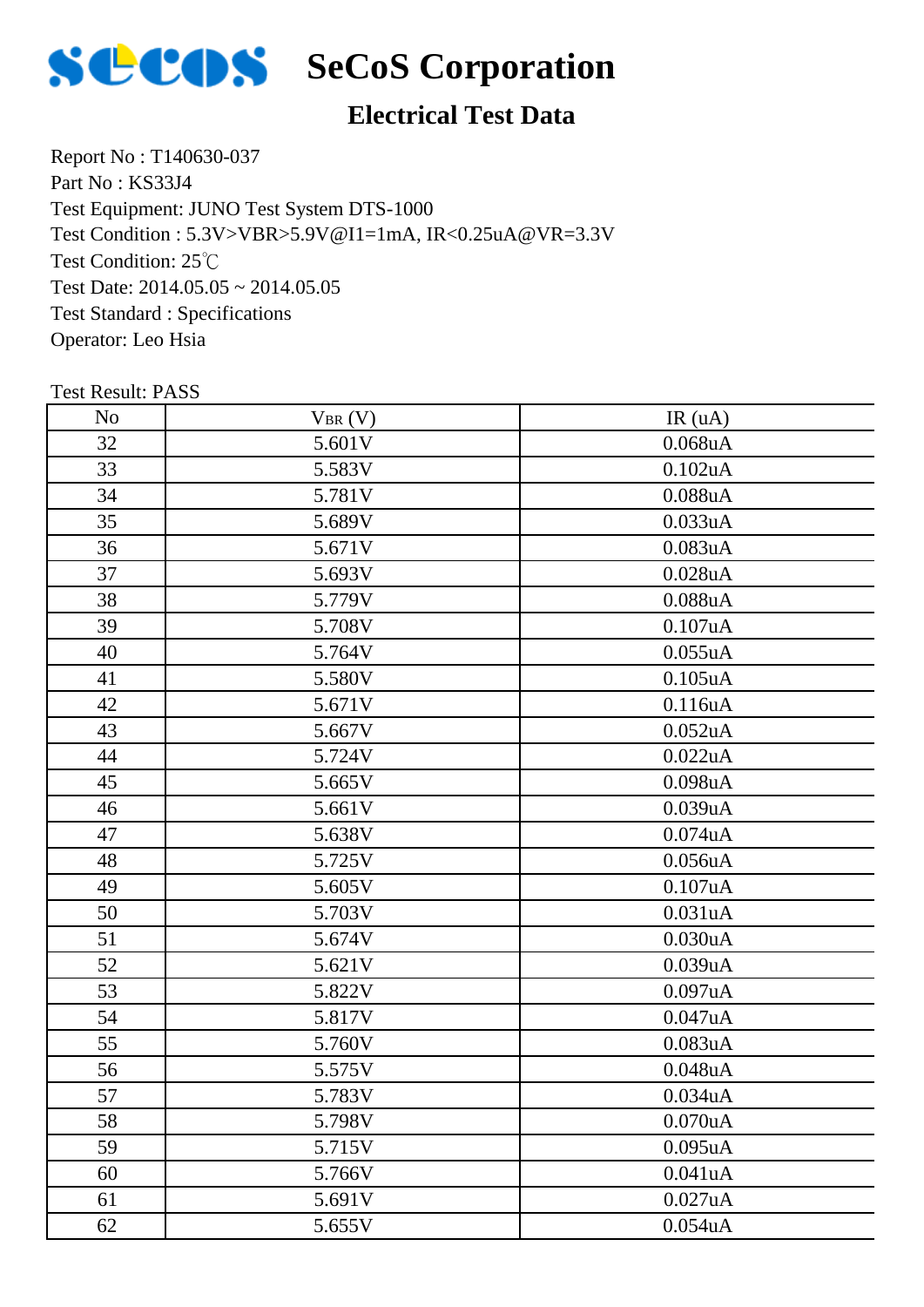

## **Electrical Test Data**

Report No : T140630-037 Part No : KS33J4 Test Equipment: JUNO Test System DTS-1000 Test Condition: 25℃ Test Date: 2014.05.05 ~ 2014.05.05 Test Standard : Specifications Operator: Leo Hsia Test Condition : 5.3V>VBR>5.9V@I1=1mA, IR<0.25uA@VR=3.3V

#### Test Result: PASS

| N <sub>o</sub> | $V_{BR}(V)$ | IR(uA)        |
|----------------|-------------|---------------|
| 63             | 5.735V      | 0.034uA       |
| 64             | 5.616V      | 0.036uA       |
| 65             | 5.663V      | 0.070uA       |
| 66             | 5.714V      | 0.088uA       |
| 67             | 5.743V      | 0.119uA       |
| 68             | 5.731V      | 0.034uA       |
| 69             | 5.808V      | $0.075$ uA    |
| 70             | 5.625V      | $0.058$ u $A$ |
| 71             | 5.820V      | 0.090uA       |
| 72             | 5.655V      | 0.029uA       |
| 73             | 5.754V      | 0.107uA       |
| 74             | 5.773V      | 0.086uA       |
| 75             | 5.808V      | 0.084uA       |
| 76             | 5.692V      | $0.064$ u $A$ |
| 77             | 5.679V      | 0.092uA       |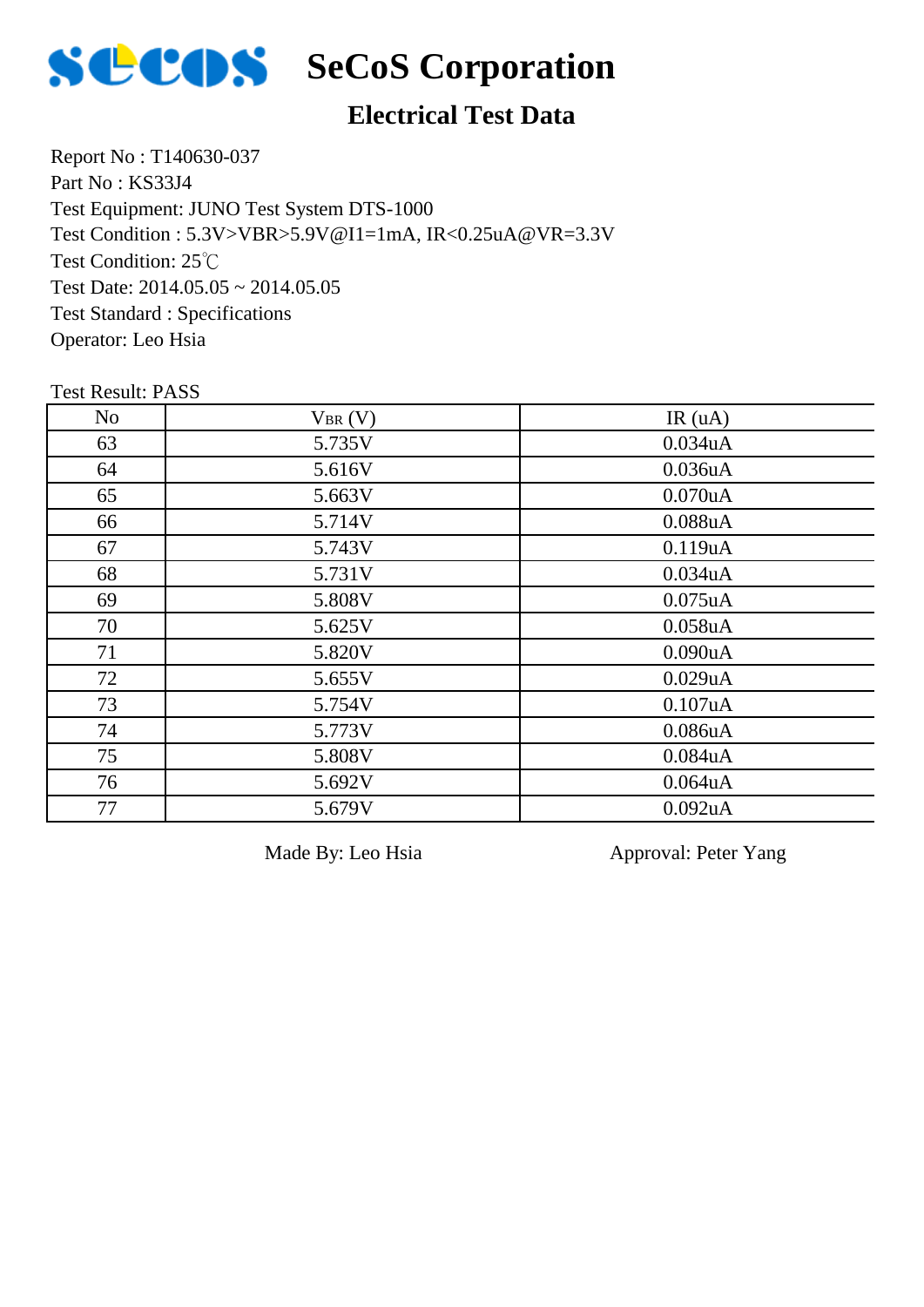

### **High Temperature Reverse Bias Test Data**

Report No : T140630-037 Part No : KS33J4 Test Equipment: JUNO Test System DTS-1000 Test Condition:  $100 \pm 5^{\circ}$ C,  $100\%$  VR, T = 1000 hrs Test Date: 2014.05.05 ~ 2014.06.15 Test Standard : JESD22 STANDARD Method-A108 Operator: Leo Hsia Test Condition : 5.3V>VBR>5.9V@I1=1mA, IR<0.25uA@VR=3.3V

|                |             | <b>Before</b> |             | After      |
|----------------|-------------|---------------|-------------|------------|
| N <sub>o</sub> | $V_{BR}(V)$ | IR(uA)        | $V_{BR}(V)$ | IR(uA)     |
| 1              | 5.636V      | 0.077uA       | 5.641V      | 0.055uA    |
| $\overline{2}$ | 5.813V      | 0.063uA       | 5.822V      | 0.079uA    |
| 3              | 5.789V      | 0.023uA       | 5.695V      | 0.069uA    |
| $\overline{4}$ | 5.815V      | 0.042uA       | 5.736V      | 0.076uA    |
| 5              | 5.809V      | 0.069uA       | 5.674V      | $0.075$ uA |
| 6              | 5.665V      | 0.029uA       | 5.767V      | 0.084uA    |
| $\tau$         | 5.674V      | 0.112uA       | 5.640V      | 0.081uA    |
| 8              | 5.645V      | $0.058$ u $A$ | 5.575V      | 0.110uA    |
| 9              | 5.597V      | $0.065$ uA    | 5.705V      | 0.093uA    |
| 10             | 5.723V      | $0.076$ u $A$ | 5.727V      | 0.113uA    |
| 11             | 5.713V      | 0.086uA       | 5.715V      | 0.108uA    |
| 12             | 5.676V      | 0.059uA       | 5.800V      | 0.060uA    |
| 13             | 5.755V      | 0.108uA       | 5.665V      | 0.102uA    |
| 14             | 5.681V      | 0.079uA       | 5.713V      | 0.039uA    |
| 15             | 5.765V      | 0.106uA       | 5.711V      | 0.086uA    |
| 16             | 5.593V      | 0.021uA       | 5.711V      | 0.041uA    |
| 17             | 5.657V      | 0.092uA       | 5.707V      | 0.042uA    |
| 18             | 5.761V      | 0.044uA       | 5.796V      | 0.090uA    |
| 19             | 5.575V      | 0.028uA       | 5.596V      | 0.090uA    |
| 20             | 5.702V      | $0.026$ u $A$ | 5.575V      | 0.081uA    |
| 21             | 5.690V      | 0.023uA       | 5.784V      | 0.073uA    |
| 22             | 5.682V      | $0.025$ uA    | 5.576V      | 0.079uA    |
| 23             | 5.775V      | 0.074uA       | 5.671V      | 0.117uA    |
| 24             | 5.642V      | 0.084uA       | 5.635V      | 0.101uA    |
| 25             | 5.786V      | 0.050uA       | 5.790V      | 0.069uA    |
| 26             | 5.565V      | 0.088uA       | 5.585V      | 0.043uA    |
| 27             | 5.641V      | 0.045uA       | 5.599V      | 0.057uA    |
| 28             | 5.690V      | 0.091uA       | 5.773V      | 0.107uA    |
| 29             | 5.600V      | 0.115uA       | 5.612V      | 0.044uA    |
| 30             | 5.567V      | 0.031uA       | 5.662V      | $0.095$ uA |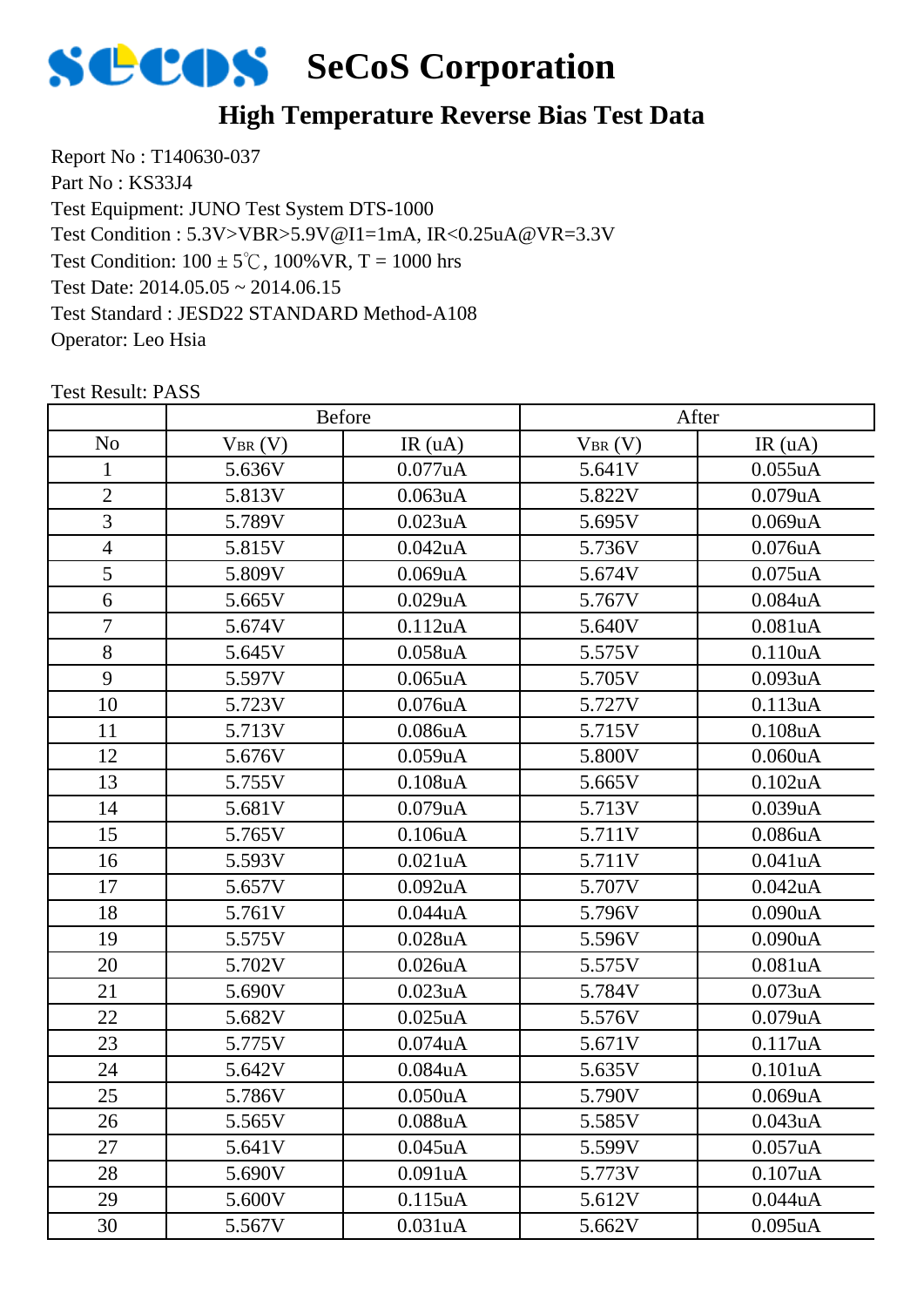

### **High Temperature Reverse Bias Test Data**

Report No : T140630-037 Part No : KS33J4 Test Equipment: JUNO Test System DTS-1000 Test Condition:  $100 \pm 5^{\circ}$ C,  $100\%$  VR, T = 1000 hrs Test Date: 2014.05.05 ~ 2014.06.15 Test Standard : JESD22 STANDARD Method-A108 Operator: Leo Hsia Test Condition : 5.3V>VBR>5.9V@I1=1mA, IR<0.25uA@VR=3.3V

|                |             | <b>Before</b>        |             | After      |
|----------------|-------------|----------------------|-------------|------------|
| N <sub>o</sub> | $V_{BR}(V)$ | IR(uA)               | $V_{BR}(V)$ | IR(uA)     |
| 31             | 5.587V      | 0.060uA              | 5.713V      | 0.097uA    |
| 32             | 5.819V      | 0.040uA              | 5.805V      | $0.085$ uA |
| 33             | 5.790V      | 0.088uA              | 5.804V      | 0.048uA    |
| 34             | 5.804V      | 0.057uA              | 5.744V      | 0.097uA    |
| 35             | 5.711V      | 0.039uA              | 5.735V      | 0.062uA    |
| 36             | 5.761V      | 0.116uA              | 5.634V      | 0.083uA    |
| 37             | 5.605V      | 0.090uA              | 5.649V      | 0.103uA    |
| 38             | 5.615V      | 0.037uA              | 5.668V      | 0.101uA    |
| 39             | 5.629V      | 0.102uA              | 5.709V      | 0.051uA    |
| 40             | 5.720V      | 0.081uA              | 5.663V      | 0.100uA    |
| 41             | 5.624V      | $0.025$ uA           | 5.737V      | 0.037uA    |
| 42             | 5.756V      | $0.056$ uA           | 5.748V      | $0.072$ uA |
| 43             | 5.601V      | 0.104uA              | 5.770V      | 0.064uA    |
| 44             | 5.706V      | 0.051uA              | 5.683V      | 0.031uA    |
| 45             | 5.686V      | 0.096uA              | 5.567V      | 0.046uA    |
| 46             | 5.573V      | 0.029uA              | 5.694V      | 0.022uA    |
| 47             | 5.767V      | $0.076$ u $A$        | 5.762V      | 0.027uA    |
| 48             | 5.742V      | 0.022uA              | 5.691V      | 0.115uA    |
| 49             | 5.811V      | 0.107uA              | 5.780V      | 0.087uA    |
| 50             | 5.597V      | $0.085$ uA           | 5.636V      | $0.068$ uA |
| 51             | 5.629V      | $0.108$ u $A$        | 5.666V      | 0.086uA    |
| 52             | 5.822V      | $0.086$ u $A$        | 5.629V      | $0.062$ uA |
| 53             | 5.733V      | 0.097uA              | 5.695V      | 0.110uA    |
| 54             | 5.570V      | 0.082uA              | 5.777V      | 0.096uA    |
| 55             | 5.685V      | 0.068uA              | 5.713V      | 0.028uA    |
| 56             | 5.694V      | 0.058 <sub>u</sub> A | 5.785V      | 0.057uA    |
| 57             | 5.708V      | $0.104$ uA           | 5.629V      | 0.040uA    |
| 58             | 5.641V      | 0.091uA              | 5.600V      | 0.035uA    |
| 59             | 5.653V      | 0.057uA              | 5.579V      | 0.086uA    |
| 60             | 5.686V      | 0.096uA              | 5.824V      | 0.095uA    |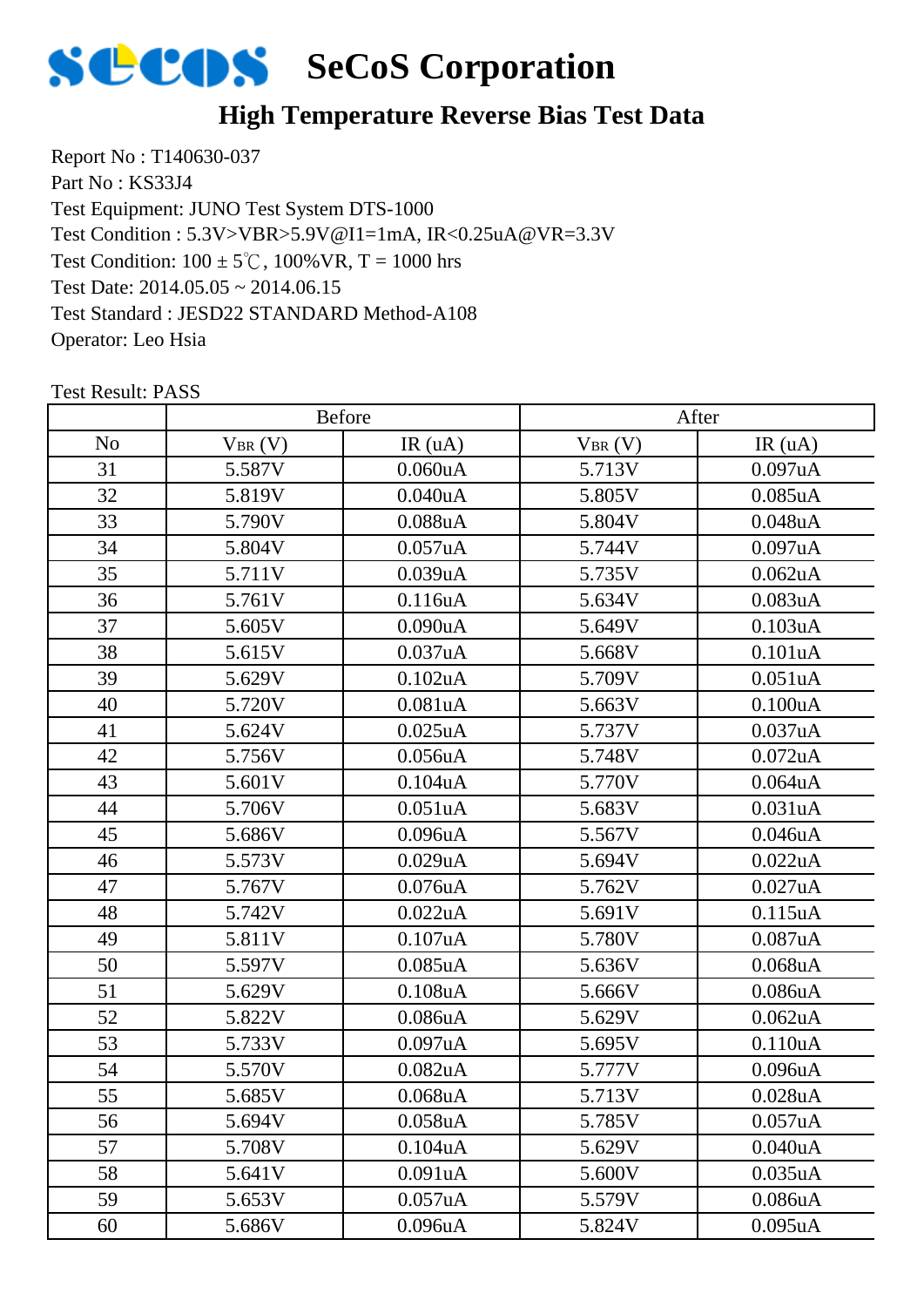

#### **High Temperature Reverse Bias Test Data**

Report No : T140630-037 Part No : KS33J4 Test Equipment: JUNO Test System DTS-1000 Test Condition:  $100 \pm 5^{\circ}$ C,  $100\%$  VR, T = 1000 hrs Test Date: 2014.05.05 ~ 2014.06.15 Test Standard : JESD22 STANDARD Method-A108 Operator: Leo Hsia Test Condition : 5.3V>VBR>5.9V@I1=1mA, IR<0.25uA@VR=3.3V

No  $V_{BR}(V)$  IR (uA)  $V_{BR}(V)$  IR (uA) Before After 5.693V 0.092uA 5.589V 0.089uA 5.748V 0.059uA 5.604V 0.094uA 63 | 5.608V | 0.101uA | 5.713V | 0.098uA 5.636V 0.047uA 5.599V 0.112uA 5.662V 0.076uA 5.825V 0.102uA 5.779V 0.075uA 5.702V 0.062uA 5.568V 0.062uA 5.619V 0.026uA 5.657V 0.041uA 5.762V 0.037uA 5.601V 0.105uA 5.806V 0.031uA 5.773V 0.078uA 5.580V 0.059uA 5.789V 0.055uA 5.632V 0.119uA 5.627V 0.027uA 5.762V 0.100uA 5.593V 0.107uA 5.768V 0.048uA 5.770V 0.064uA 5.740V 0.065uA 5.623V 0.034uA 5.570V 0.038uA 5.761V 0.115uA 5.628V 0.073uA 5.667V 0.077uA 5.619V 0.094uA

Test Result: PASS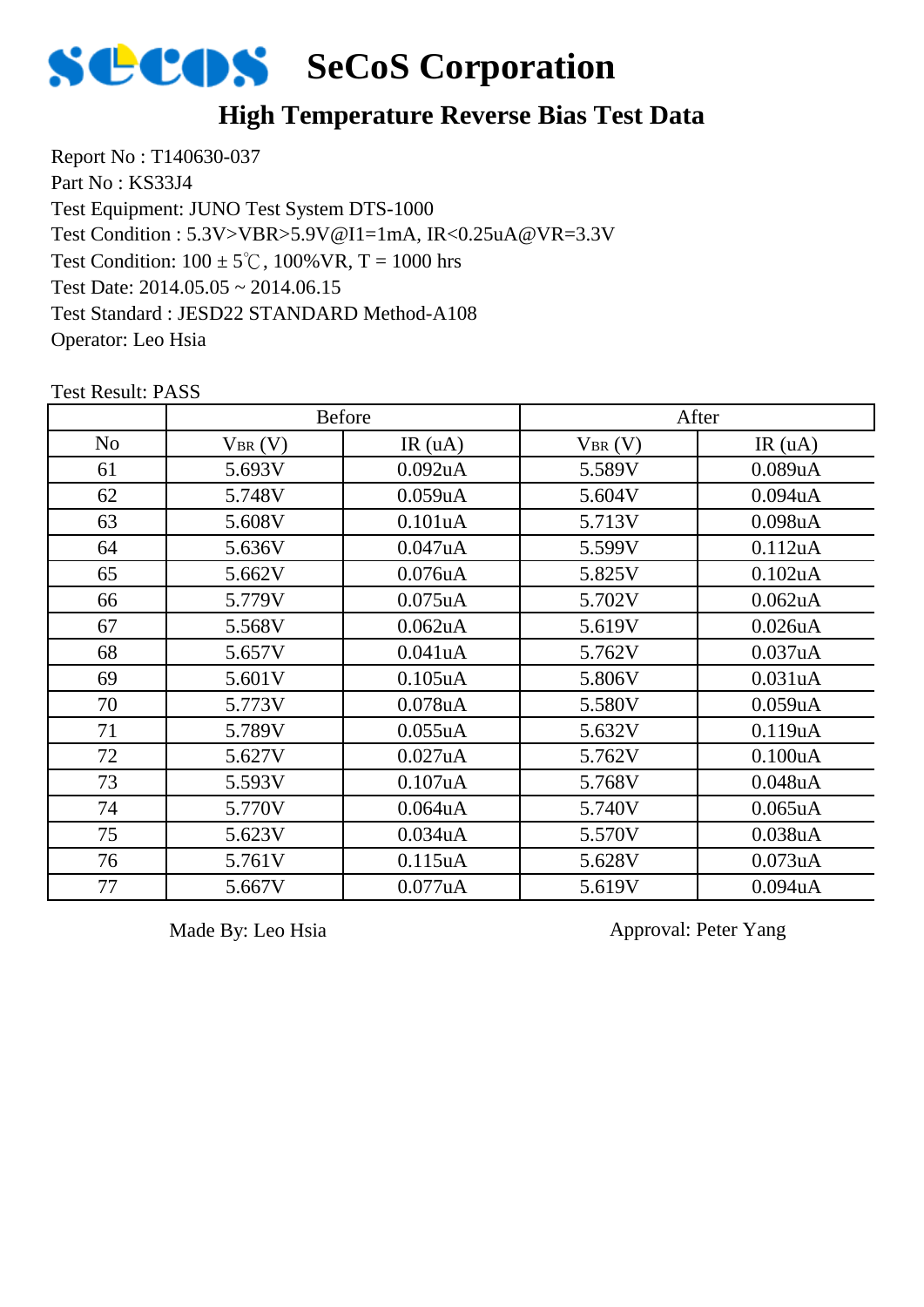

# **High Temperature Storage Life Test Data**

Report No : T140630-037 Part No : KS33J4 Test Equipment: JUNO Test System DTS-1000 Test Condition: 150℃, 1000Hrs Test Date: 2014.05.05 ~ 2014.06.15 Test Standard : JESD22 STANDARD Method-A103 Operator: Leo Hsia Test Condition : 5.3V>VBR>5.9V@I1=1mA, IR<0.25uA@VR=3.3V

|                | <b>Before</b> |                      | After       |                      |  |
|----------------|---------------|----------------------|-------------|----------------------|--|
| N <sub>o</sub> | $V_{BR}(V)$   | IR(uA)               | $V_{BR}(V)$ | IR(uA)               |  |
| $\mathbf{1}$   | 5.680V        | 0.082 <sub>u</sub> A | 5.820V      | 0.080uA              |  |
| $\overline{2}$ | 5.794V        | 0.101uA              | 5.717V      | 0.066uA              |  |
| 3              | 5.679V        | $0.078$ u $A$        | 5.727V      | 0.047uA              |  |
| $\overline{4}$ | 5.741V        | 0.031uA              | 5.601V      | 0.080uA              |  |
| 5              | 5.804V        | $0.068$ u $A$        | 5.730V      | 0.052uA              |  |
| 6              | 5.775V        | $0.076$ uA           | 5.705V      | 0.096uA              |  |
| $\tau$         | 5.753V        | $0.079$ uA           | 5.670V      | 0.096uA              |  |
| 8              | 5.632V        | $0.078$ u $A$        | 5.650V      | 0.037uA              |  |
| 9              | 5.572V        | 0.086uA              | 5.687V      | 0.046uA              |  |
| 10             | 5.691V        | 0.101uA              | 5.745V      | 0.111uA              |  |
| 11             | 5.649V        | 0.083uA              | 5.742V      | 0.080uA              |  |
| 12             | 5.783V        | 0.055uA              | 5.710V      | 0.106uA              |  |
| 13             | 5.761V        | 0.063uA              | 5.592V      | $0.045$ uA           |  |
| 14             | 5.685V        | 0.084uA              | 5.661V      | $0.068$ u $A$        |  |
| 15             | 5.596V        | $0.073$ uA           | 5.793V      | 0.091uA              |  |
| 16             | 5.640V        | 0.117uA              | 5.711V      | $0.035$ uA           |  |
| 17             | 5.679V        | $0.067$ uA           | 5.654V      | $0.075$ uA           |  |
| 18             | 5.802V        | 0.039uA              | 5.582V      | 0.093uA              |  |
| 19             | 5.638V        | $0.082$ uA           | 5.636V      | 0.116uA              |  |
| 20             | 5.792V        | 0.034uA              | 5.770V      | 0.059uA              |  |
| 21             | 5.616V        | 0.110uA              | 5.813V      | 0.041uA              |  |
| 22             | 5.803V        | 0.034uA              | 5.686V      | 0.052uA              |  |
| 23             | 5.598V        | 0.040uA              | 5.818V      | 0.080uA              |  |
| 24             | 5.714V        | $0.026$ u $A$        | 5.595V      | 0.022uA              |  |
| 25             | 5.668V        | 0.048uA              | 5.808V      | 0.021uA              |  |
| 26             | 5.621V        | $0.075$ uA           | 5.711V      | 0.115 <sub>u</sub> A |  |
| 27             | 5.574V        | 0.093uA              | 5.601V      | $0.068$ u $A$        |  |
| 28             | 5.812V        | $0.058$ u $A$        | 5.624V      | 0.033uA              |  |
| 29             | 5.780V        | $0.077$ uA           | 5.587V      | 0.113uA              |  |
| 30             | 5.709V        | 0.046 <sub>u</sub> A | 5.591V      | $0.045$ uA           |  |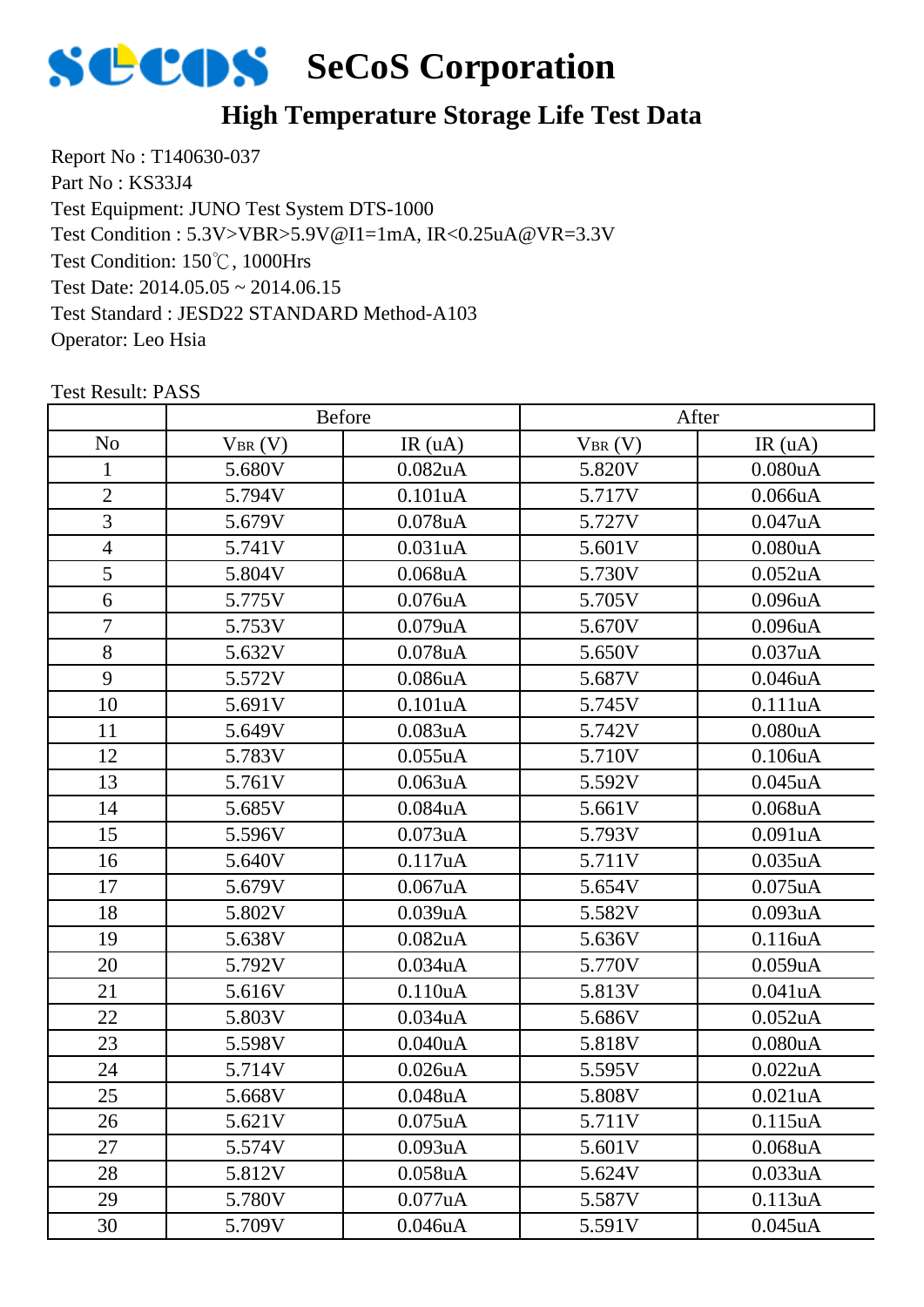

# **High Temperature Storage Life Test Data**

Report No : T140630-037 Part No : KS33J4 Test Equipment: JUNO Test System DTS-1000 Test Condition: 150℃, 1000Hrs Test Date: 2014.05.05 ~ 2014.06.15 Test Standard : JESD22 STANDARD Method-A103 Operator: Leo Hsia Test Condition : 5.3V>VBR>5.9V@I1=1mA, IR<0.25uA@VR=3.3V

|                |             | <b>Before</b> |             | After                |
|----------------|-------------|---------------|-------------|----------------------|
| N <sub>o</sub> | $V_{BR}(V)$ | IR(uA)        | $V_{BR}(V)$ | IR(uA)               |
| 31             | 5.764V      | $0.108$ u $A$ | 5.747V      | 0.031uA              |
| 32             | 5.692V      | $0.025$ uA    | 5.733V      | 0.101uA              |
| 33             | 5.680V      | $0.108$ u $A$ | 5.635V      | 0.063uA              |
| 34             | 5.608V      | 0.029uA       | 5.766V      | 0.043uA              |
| 35             | 5.698V      | $0.048$ u $A$ | 5.643V      | $0.063$ uA           |
| 36             | 5.659V      | $0.045$ uA    | 5.610V      | 0.086uA              |
| 37             | 5.808V      | 0.091uA       | 5.648V      | 0.074uA              |
| 38             | 5.681V      | 0.022uA       | 5.631V      | 0.117uA              |
| 39             | 5.725V      | $0.086$ u $A$ | 5.808V      | 0.044uA              |
| 40             | 5.618V      | 0.119uA       | 5.677V      | 0.034uA              |
| 41             | 5.741V      | 0.113uA       | 5.657V      | 0.049uA              |
| 42             | 5.668V      | 0.040uA       | 5.589V      | 0.032uA              |
| 43             | 5.661V      | 0.030uA       | 5.806V      | 0.069uA              |
| 44             | 5.729V      | $0.088$ uA    | 5.735V      | 0.035uA              |
| 45             | 5.798V      | $0.057$ uA    | 5.707V      | $0.025$ uA           |
| 46             | 5.778V      | 0.107uA       | 5.608V      | 0.101uA              |
| 47             | 5.628V      | $0.070$ u $A$ | 5.749V      | 0.036uA              |
| 48             | 5.818V      | 0.051uA       | 5.819V      | $0.045$ uA           |
| 49             | 5.775V      | 0.093uA       | 5.770V      | 0.096uA              |
| 50             | 5.740V      | $0.053$ uA    | 5.658V      | 0.087uA              |
| 51             | 5.673V      | 0.044uA       | 5.789V      | $0.076$ u $A$        |
| 52             | 5.598V      | $0.026$ u $A$ | 5.686V      | $0.075$ uA           |
| 53             | 5.814V      | 0.059uA       | 5.730V      | 0.030uA              |
| 54             | 5.735V      | $0.074$ u $A$ | 5.675V      | $0.065$ uA           |
| 55             | 5.642V      | $0.096$ u $A$ | 5.690V      | $0.053$ uA           |
| 56             | 5.647V      | 0.033uA       | 5.672V      | 0.056 <sub>u</sub> A |
| 57             | 5.774V      | $0.064$ u $A$ | 5.726V      | 0.101uA              |
| 58             | 5.607V      | 0.067uA       | 5.567V      | 0.049uA              |
| 59             | 5.646V      | $0.095$ uA    | 5.820V      | 0.059uA              |
| 60             | 5.779V      | 0.077uA       | 5.579V      | 0.048uA              |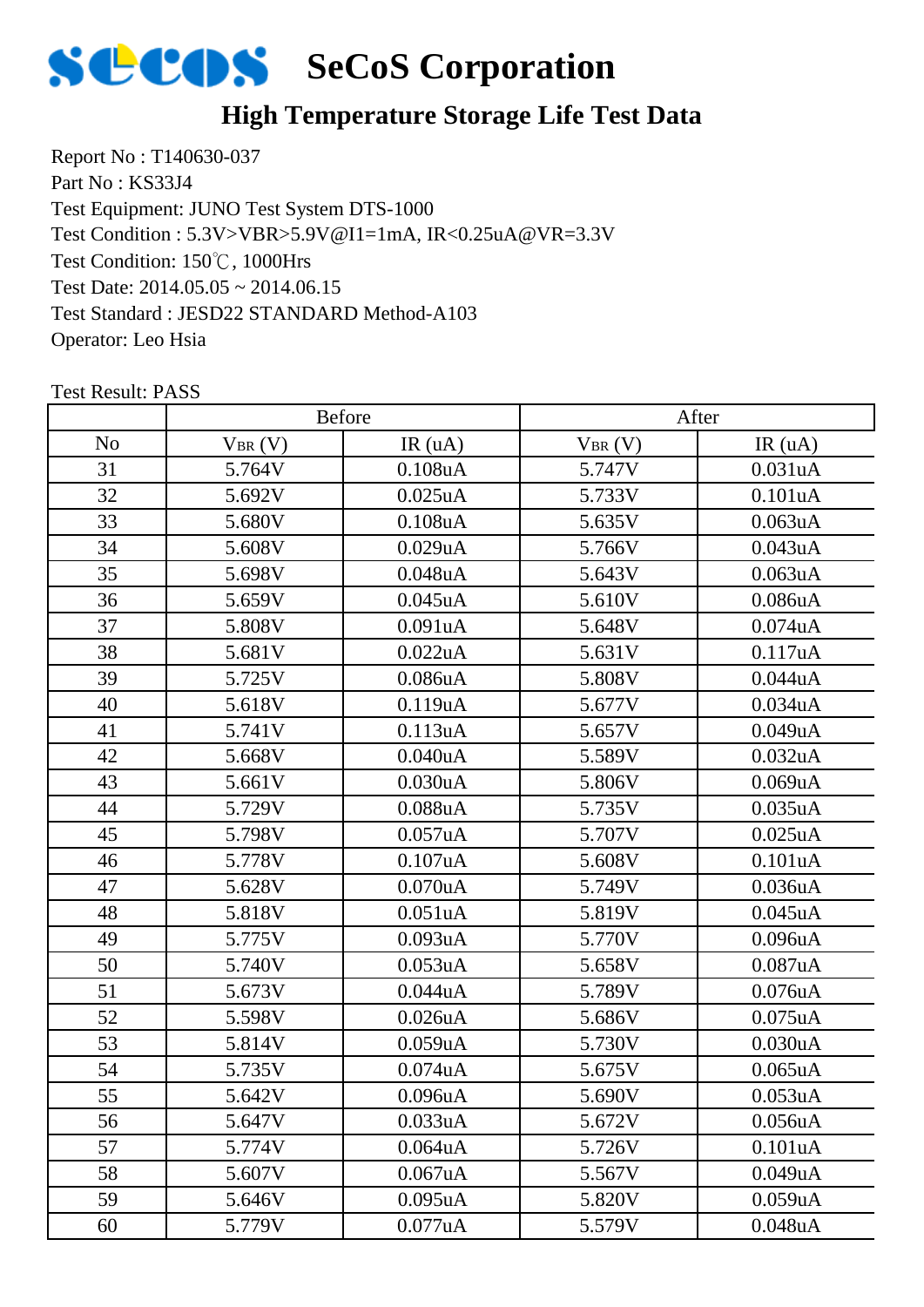

#### **High Temperature Storage Life Test Data**

Report No : T140630-037 Part No : KS33J4 Test Equipment: JUNO Test System DTS-1000 Test Condition: 150℃, 1000Hrs Test Date: 2014.05.05 ~ 2014.06.15 Test Standard : JESD22 STANDARD Method-A103 Operator: Leo Hsia Test Condition : 5.3V>VBR>5.9V@I1=1mA, IR<0.25uA@VR=3.3V

|                |             | <b>Before</b>        |             | After                |
|----------------|-------------|----------------------|-------------|----------------------|
| N <sub>o</sub> | $V_{BR}(V)$ | IR(uA)               | $V_{BR}(V)$ | IR(uA)               |
| 61             | 5.813V      | 0.116uA              | 5.753V      | 0.098uA              |
| 62             | 5.691V      | 0.030 <sub>u</sub> A | 5.701V      | 0.087uA              |
| 63             | 5.630V      | 0.101uA              | 5.633V      | 0.111uA              |
| 64             | 5.736V      | 0.061uA              | 5.708V      | 0.030uA              |
| 65             | 5.788V      | 0.049uA              | 5.745V      | $0.098$ u $A$        |
| 66             | 5.575V      | $0.078$ u $A$        | 5.753V      | $0.058$ uA           |
| 67             | 5.656V      | 0.080 <sub>u</sub> A | 5.716V      | 0.112uA              |
| 68             | 5.620V      | 0.116uA              | 5.726V      | 0.051uA              |
| 69             | 5.788V      | 0.118uA              | 5.683V      | $0.070$ uA           |
| 70             | 5.614V      | 0.096uA              | 5.824V      | 0.113uA              |
| 71             | 5.758V      | 0.032 <sub>u</sub> A | 5.655V      | 0.054 <sub>u</sub> A |
| 72             | 5.675V      | $0.026$ u $A$        | 5.578V      | $0.064$ uA           |
| 73             | 5.650V      | 0.073uA              | 5.630V      | 0.071uA              |
| 74             | 5.725V      | 0.021uA              | 5.816V      | $0.024$ uA           |
| 75             | 5.669V      | $0.024$ uA           | 5.742V      | 0.047uA              |
| 76             | 5.588V      | $0.045$ uA           | 5.615V      | 0.096uA              |
| 77             | 5.735V      | 0.060uA              | 5.593V      | 0.022uA              |

Test Result: PASS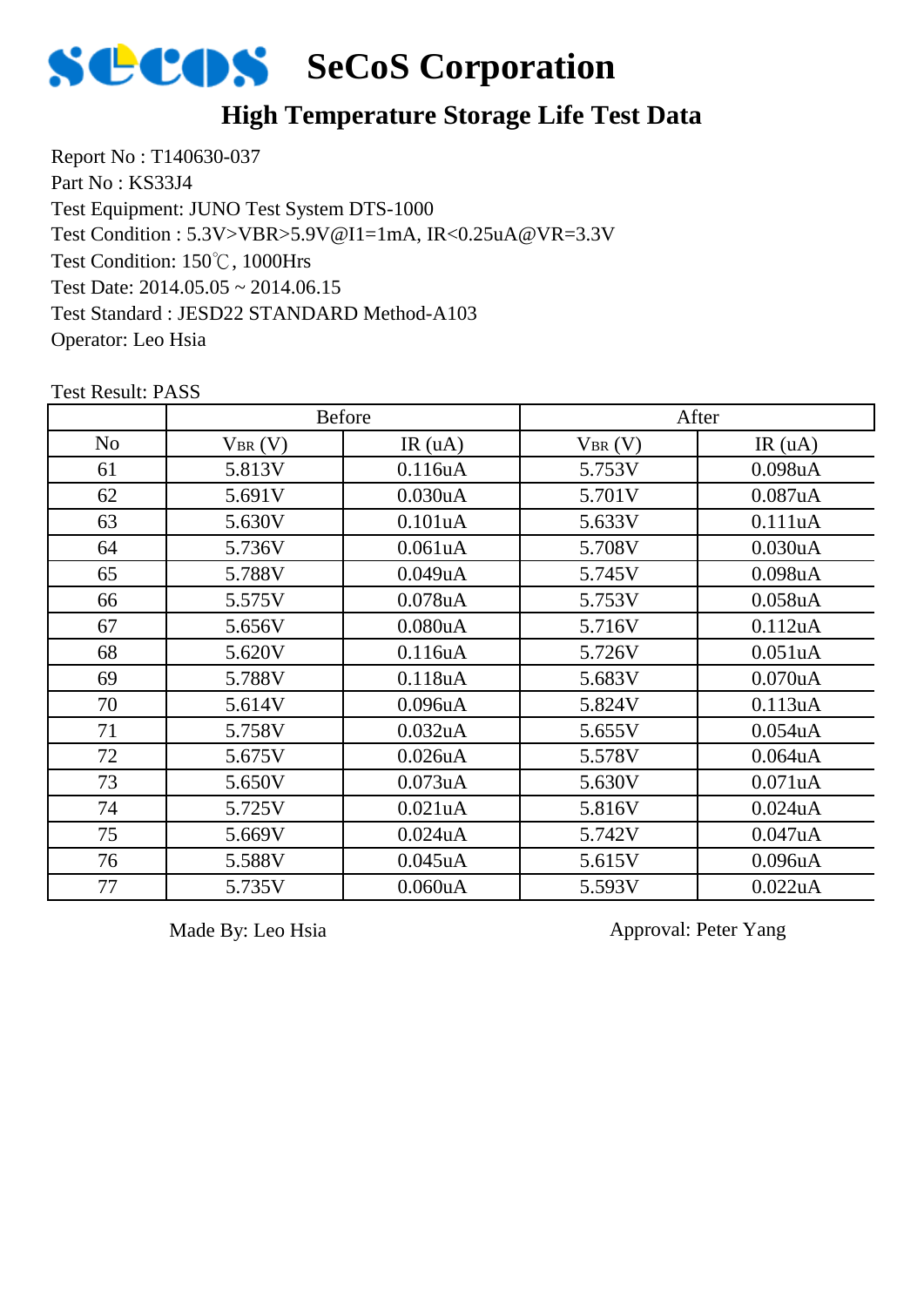

# **Pressure Cooker Test Data**

Report No : T140630-037 Part No: KS33J4 Test Equipment: JUNO Test System DTS-1000 Test Condition: 121℃, 100%RH, 29.7PSIG, 168Hrs Test Date: 2014.05.05 ~ 2014.05.11 Test Standard : JESD22 STANDARD Method-A102 Operator: Leo Hsia Test Condition : 5.3V>VBR>5.9V@I1=1mA, IR<0.25uA@VR=3.3V

|                | <b>Before</b> |               | After       |                      |
|----------------|---------------|---------------|-------------|----------------------|
| N <sub>o</sub> | $V_{BR}(V)$   | IR(uA)        | $V_{BR}(V)$ | IR(uA)               |
| 1              | 5.642V        | $0.094$ u $A$ | 5.626V      | 0.030uA              |
| $\overline{2}$ | 5.704V        | $0.065$ uA    | 5.608V      | $0.105$ u $A$        |
| 3              | 5.598V        | 0.036uA       | 5.587V      | 0.106uA              |
| $\overline{4}$ | 5.585V        | 0.119uA       | 5.611V      | 0.085uA              |
| 5              | 5.661V        | 0.081uA       | 5.744V      | 0.030uA              |
| 6              | 5.605V        | 0.043uA       | 5.607V      | 0.087uA              |
| $\tau$         | 5.767V        | 0.034uA       | 5.592V      | 0.047uA              |
| 8              | 5.674V        | 0.059uA       | 5.671V      | 0.060uA              |
| 9              | 5.611V        | 0.034uA       | 5.804V      | 0.034uA              |
| 10             | 5.818V        | 0.049uA       | 5.636V      | 0.060uA              |
| 11             | 5.685V        | $0.072$ uA    | 5.750V      | 0.100uA              |
| 12             | 5.815V        | $0.042$ uA    | 5.727V      | 0.115uA              |
| 13             | 5.698V        | 0.056uA       | 5.781V      | 0.042uA              |
| 14             | 5.681V        | $0.065$ uA    | 5.787V      | 0.098uA              |
| 15             | 5.819V        | 0.116uA       | 5.759V      | 0.066uA              |
| 16             | 5.776V        | $0.105$ uA    | 5.750V      | 0.084uA              |
| 17             | 5.640V        | 0.080uA       | 5.803V      | 0.102uA              |
| 18             | 5.681V        | $0.035$ uA    | 5.674V      | 0.107uA              |
| 19             | 5.726V        | 0.041uA       | 5.803V      | 0.080uA              |
| 20             | 5.720V        | 0.099uA       | 5.789V      | 0.069uA              |
| 21             | 5.710V        | 0.022uA       | 5.734V      | 0.117uA              |
| 22             | 5.764V        | 0.091uA       | 5.713V      | 0.046uA              |
| 23             | 5.743V        | $0.078$ u $A$ | 5.655V      | 0.026uA              |
| 24             | 5.622V        | 0.115uA       | 5.693V      | 0.063uA              |
| 25             | 5.797V        | $0.054$ uA    | 5.595V      | 0.029uA              |
| 26             | 5.812V        | 0.119uA       | 5.604V      | 0.058 <sub>u</sub> A |
| 27             | 5.742V        | 0.099uA       | 5.818V      | 0.114uA              |
| 28             | 5.671V        | 0.084uA       | 5.793V      | 0.057uA              |
| 29             | 5.660V        | 0.110uA       | 5.627V      | $0.074$ u $A$        |
| 30             | 5.669V        | $0.054$ u $A$ | 5.798V      | 0.109uA              |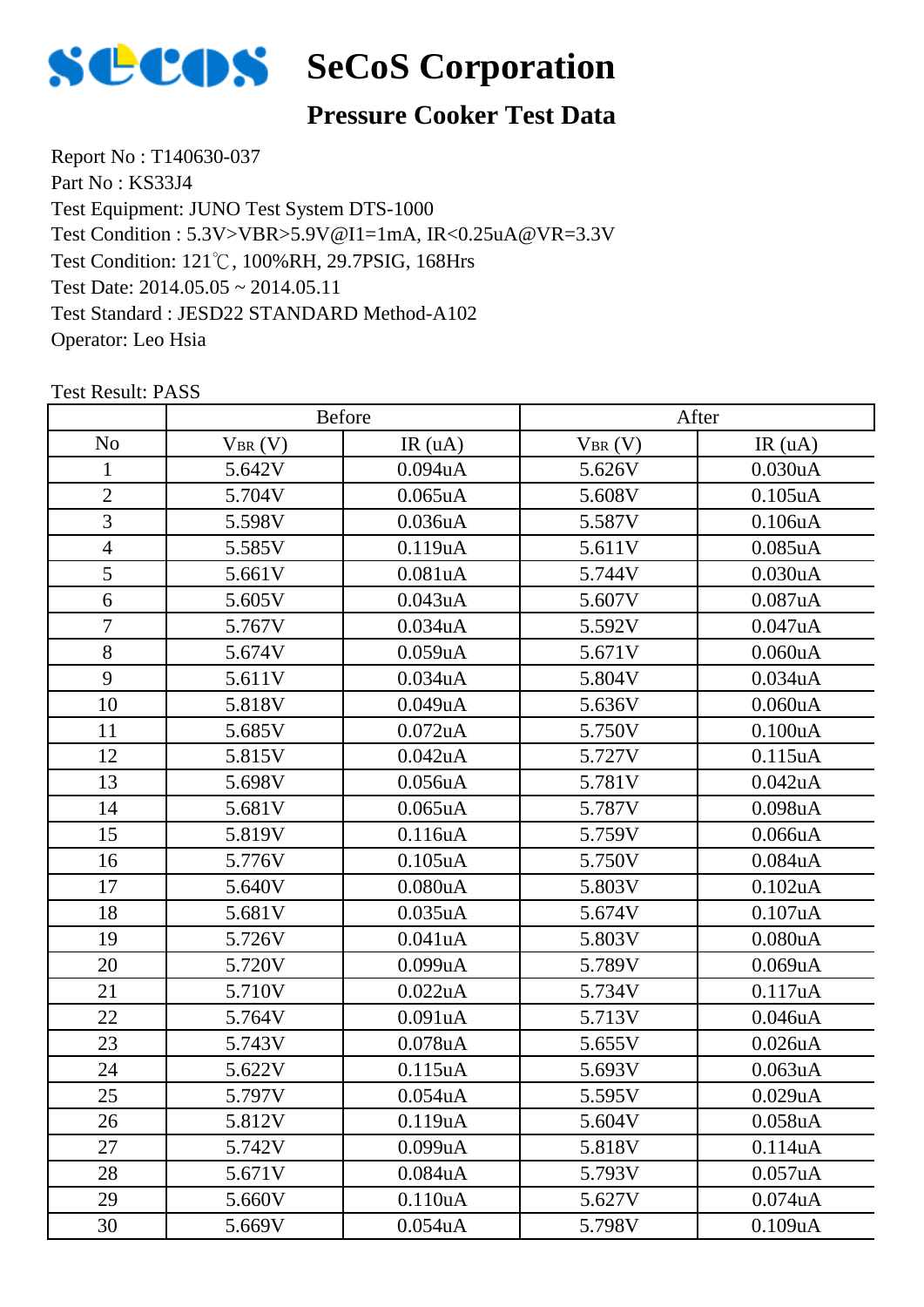

#### **Pressure Cooker Test Data**

Report No : T140630-037 Part No : KS33J4 Test Equipment: JUNO Test System DTS-1000 Test Condition: 121℃, 100%RH, 29.7PSIG, 168Hrs Test Date: 2014.05.05 ~ 2014.05.11 Test Standard : JESD22 STANDARD Method-A102 Operator: Leo Hsia Test Condition : 5.3V>VBR>5.9V@I1=1mA, IR<0.25uA@VR=3.3V

|                |             | <b>Before</b> |             | After                |  |
|----------------|-------------|---------------|-------------|----------------------|--|
| N <sub>o</sub> | $V_{BR}(V)$ | IR(uA)        | $V_{BR}(V)$ | IR(uA)               |  |
| 31             | 5.728V      | $0.023$ uA    | 5.714V      | 0.106uA              |  |
| 32             | 5.577V      | 0.059uA       | 5.660V      | 0.092uA              |  |
| 33             | 5.755V      | $0.075$ uA    | 5.798V      | 0.073uA              |  |
| 34             | 5.708V      | 0.029uA       | 5.567V      | 0.072uA              |  |
| 35             | 5.634V      | 0.040uA       | 5.699V      | $0.065$ uA           |  |
| 36             | 5.824V      | 0.044uA       | 5.672V      | 0.027uA              |  |
| 37             | 5.725V      | 0.033uA       | 5.660V      | 0.063uA              |  |
| 38             | 5.816V      | $0.072$ uA    | 5.771V      | 0.043uA              |  |
| 39             | 5.716V      | $0.025$ uA    | 5.751V      | 0.111uA              |  |
| 40             | 5.741V      | 0.119uA       | 5.661V      | 0.064uA              |  |
| 41             | 5.654V      | $0.025$ uA    | 5.740V      | $0.082$ uA           |  |
| 42             | 5.627V      | 0.057uA       | 5.746V      | $0.072$ uA           |  |
| 43             | 5.783V      | 0.069uA       | 5.714V      | 0.078uA              |  |
| 44             | 5.784V      | 0.083uA       | 5.650V      | 0.032uA              |  |
| 45             | 5.750V      | $0.064$ uA    | 5.668V      | 0.117uA              |  |
| 46             | 5.750V      | $0.062$ uA    | 5.822V      | 0.104uA              |  |
| 47             | 5.583V      | 0.099uA       | 5.744V      | $0.068$ u $A$        |  |
| 48             | 5.659V      | $0.075$ uA    | 5.682V      | $0.025$ uA           |  |
| 49             | 5.701V      | 0.057uA       | 5.642V      | 0.053uA              |  |
| 50             | 5.594V      | $0.086$ u $A$ | 5.634V      | 0.086uA              |  |
| 51             | 5.691V      | 0.039uA       | 5.621V      | 0.096uA              |  |
| 52             | 5.619V      | $0.062$ uA    | 5.701V      | 0.077uA              |  |
| 53             | 5.816V      | $0.074$ u $A$ | 5.676V      | 0.074uA              |  |
| 54             | 5.780V      | 0.101uA       | 5.760V      | 0.030uA              |  |
| 55             | 5.698V      | $0.072$ uA    | 5.711V      | 0.090uA              |  |
| 56             | 5.762V      | 0.109uA       | 5.581V      | 0.078 <sub>u</sub> A |  |
| 57             | 5.576V      | 0.103uA       | 5.671V      | 0.027uA              |  |
| 58             | 5.817V      | 0.088uA       | 5.773V      | 0.100uA              |  |
| 59             | 5.732V      | $0.058$ u $A$ | 5.653V      | 0.058uA              |  |
| 60             | 5.587V      | $0.105$ uA    | 5.663V      | 0.031uA              |  |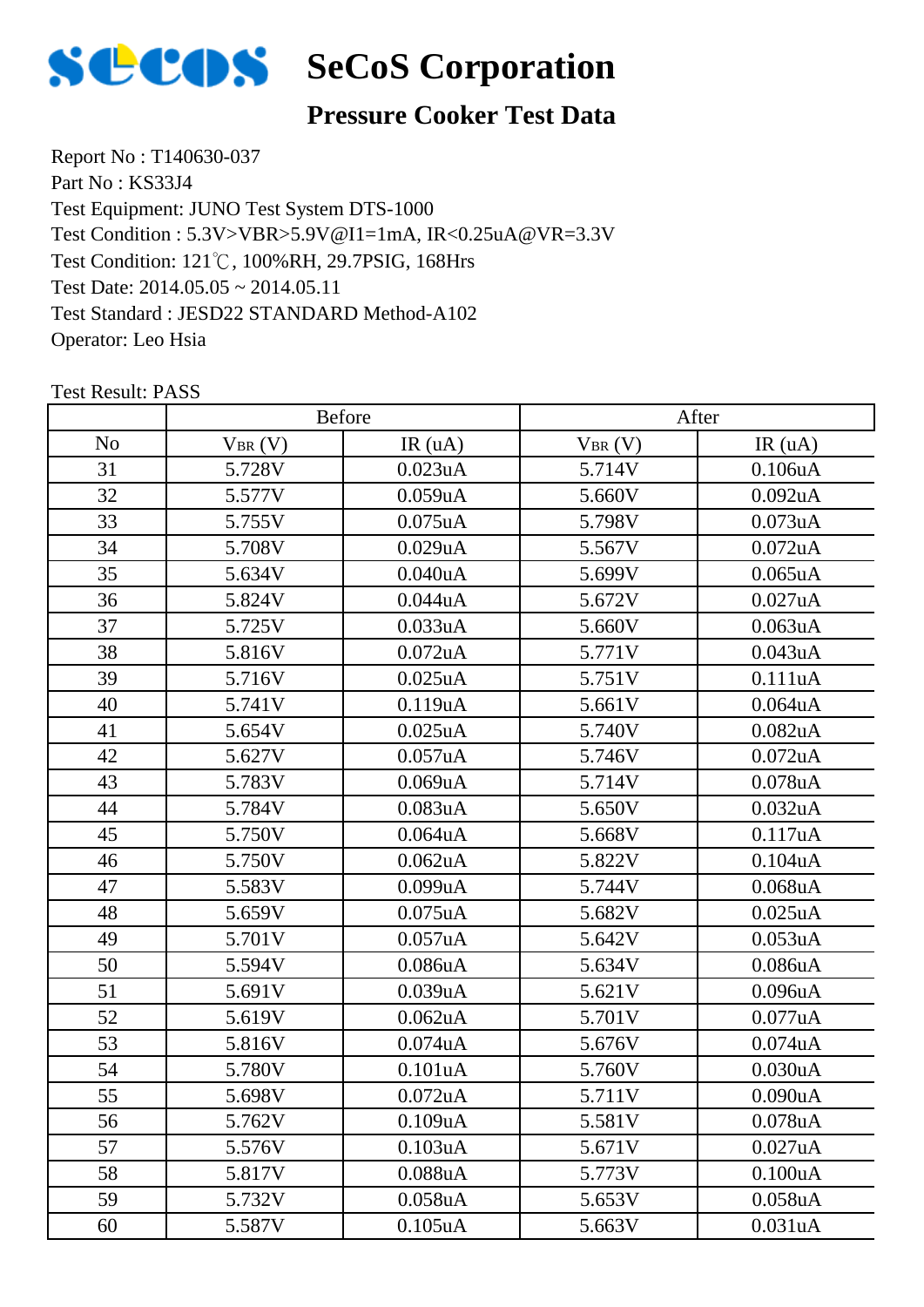

# **SCOS** SeCoS Corporation

#### **Pressure Cooker Test Data**

Report No : T140630-037 Part No : KS33J4 Test Equipment: JUNO Test System DTS-1000 Test Condition: 121℃, 100%RH, 29.7PSIG, 168Hrs Test Date: 2014.05.05 ~ 2014.05.11 Test Standard : JESD22 STANDARD Method-A102 Operator: Leo Hsia Test Condition : 5.3V>VBR>5.9V@I1=1mA, IR<0.25uA@VR=3.3V

|                |             | <b>Before</b>        | After       |                      |
|----------------|-------------|----------------------|-------------|----------------------|
| N <sub>o</sub> | $V_{BR}(V)$ | IR(uA)               | $V_{BR}(V)$ | IR(uA)               |
| 61             | 5.712V      | 0.050uA              | 5.636V      | $0.024$ u $A$        |
| 62             | 5.690V      | 0.057uA              | 5.602V      | 0.046uA              |
| 63             | 5.573V      | 0.106uA              | 5.705V      | 0.096uA              |
| 64             | 5.672V      | 0.101uA              | 5.769V      | 0.054 <sub>u</sub> A |
| 65             | 5.689V      | $0.092$ uA           | 5.578V      | $0.076$ u $A$        |
| 66             | 5.605V      | 0.106uA              | 5.743V      | $0.115$ uA           |
| 67             | 5.732V      | 0.089uA              | 5.637V      | $0.067$ uA           |
| 68             | 5.594V      | 0.089uA              | 5.700V      | 0.104 <sub>u</sub> A |
| 69             | 5.698V      | 0.059uA              | 5.737V      | 0.115uA              |
| 70             | 5.581V      | 0.044uA              | 5.807V      | $0.028$ u $A$        |
| 71             | 5.768V      | 0.022uA              | 5.792V      | 0.113uA              |
| 72             | 5.568V      | 0.079uA              | 5.571V      | $0.062$ uA           |
| 73             | 5.772V      | 0.070 <sub>u</sub> A | 5.776V      | 0.079uA              |
| 74             | 5.681V      | $0.078$ u $A$        | 5.624V      | 0.082 <sub>u</sub> A |
| 75             | 5.815V      | 0.032uA              | 5.616V      | 0.037uA              |
| 76             | 5.584V      | 0.038uA              | 5.807V      | 0.043uA              |
| 77             | 5.765V      | 0.089uA              | 5.703V      | $0.062$ uA           |

Test Result: PASS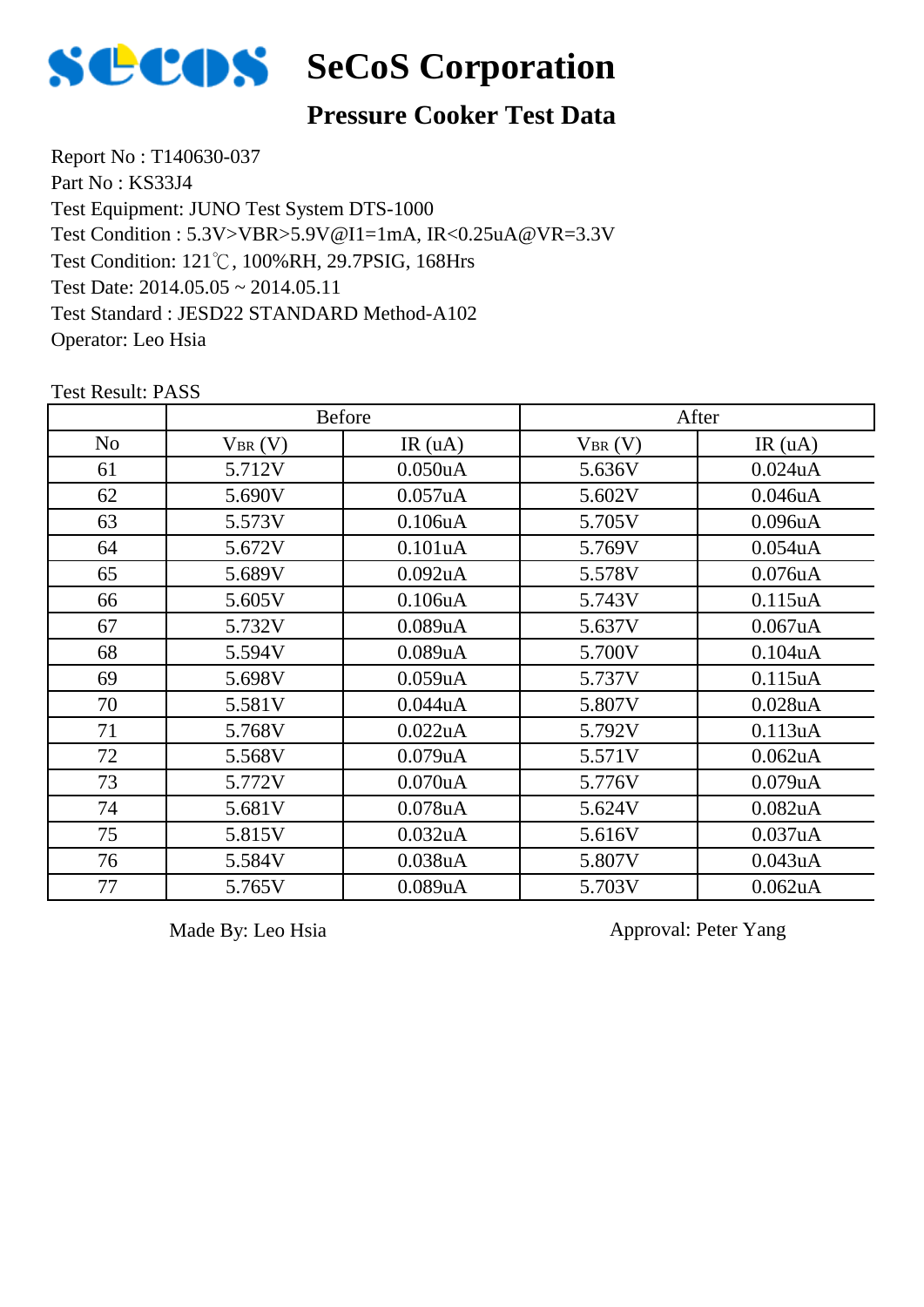

# **Temperature Cycle Test Data**

Report No : T140630-037 Part No: KS33J4 Test Equipment: JUNO Test System DTS-1000 Test Condition: -55℃/30min, 150℃/30min, for1000 Cycle Test Date: 2014.05.05 ~ 2014.06.25 Test Standard : JESD22 STANDARD Method-A104 Operator: Leo Hsia Test Condition : 5.3V>VBR>5.9V@I1=1mA, IR<0.25uA@VR=3.3V

|                | <b>Before</b> |               | After       |                      |
|----------------|---------------|---------------|-------------|----------------------|
| N <sub>o</sub> | $V_{BR}(V)$   | IR(uA)        | $V_{BR}(V)$ | IR(uA)               |
| 1              | 5.567V        | 0.118uA       | 5.743V      | 0.078uA              |
| $\sqrt{2}$     | 5.761V        | 0.046uA       | 5.698V      | 0.104uA              |
| 3              | 5.743V        | $0.105$ uA    | 5.721V      | $0.075$ uA           |
| $\overline{4}$ | 5.623V        | $0.078$ u $A$ | 5.697V      | 0.119uA              |
| 5              | 5.779V        | $0.085$ uA    | 5.622V      | 0.029uA              |
| 6              | 5.787V        | 0.051uA       | 5.571V      | $0.077$ uA           |
| $\tau$         | 5.632V        | 0.033uA       | 5.584V      | 0.081uA              |
| 8              | 5.727V        | $0.104$ u $A$ | 5.802V      | 0.100uA              |
| 9              | 5.599V        | 0.100uA       | 5.635V      | $0.076$ u $A$        |
| 10             | 5.626V        | $0.086$ u $A$ | 5.621V      | $0.085$ uA           |
| 11             | 5.576V        | 0.106uA       | 5.676V      | 0.107uA              |
| 12             | 5.609V        | 0.083uA       | 5.681V      | 0.111uA              |
| 13             | 5.646V        | 0.034uA       | 5.756V      | 0.035uA              |
| 14             | 5.729V        | 0.091uA       | 5.789V      | 0.073uA              |
| 15             | 5.639V        | $0.035$ uA    | 5.768V      | $0.042$ uA           |
| 16             | 5.635V        | 0.110uA       | 5.643V      | 0.034 <sub>u</sub> A |
| 17             | 5.567V        | 0.090uA       | 5.576V      | 0.118uA              |
| 18             | 5.688V        | 0.038uA       | 5.788V      | 0.083uA              |
| 19             | 5.790V        | 0.034uA       | 5.717V      | 0.111uA              |
| 20             | 5.681V        | 0.066uA       | 5.655V      | 0.027uA              |
| 21             | 5.823V        | 0.029uA       | 5.738V      | 0.112uA              |
| 22             | 5.819V        | 0.055uA       | 5.735V      | 0.091uA              |
| 23             | 5.805V        | 0.031uA       | 5.670V      | 0.089uA              |
| 24             | 5.632V        | $0.048$ u $A$ | 5.694V      | $0.076$ u $A$        |
| 25             | 5.807V        | $0.025$ uA    | 5.762V      | 0.116uA              |
| 26             | 5.645V        | 0.044uA       | 5.785V      | 0.098 <sub>u</sub> A |
| 27             | 5.712V        | $0.088$ u $A$ | 5.761V      | 0.041uA              |
| 28             | 5.565V        | 0.091uA       | 5.588V      | 0.089uA              |
| 29             | 5.594V        | 0.108uA       | 5.580V      | 0.083uA              |
| 30             | 5.658V        | $0.058$ u $A$ | 5.777V      | $0.052$ uA           |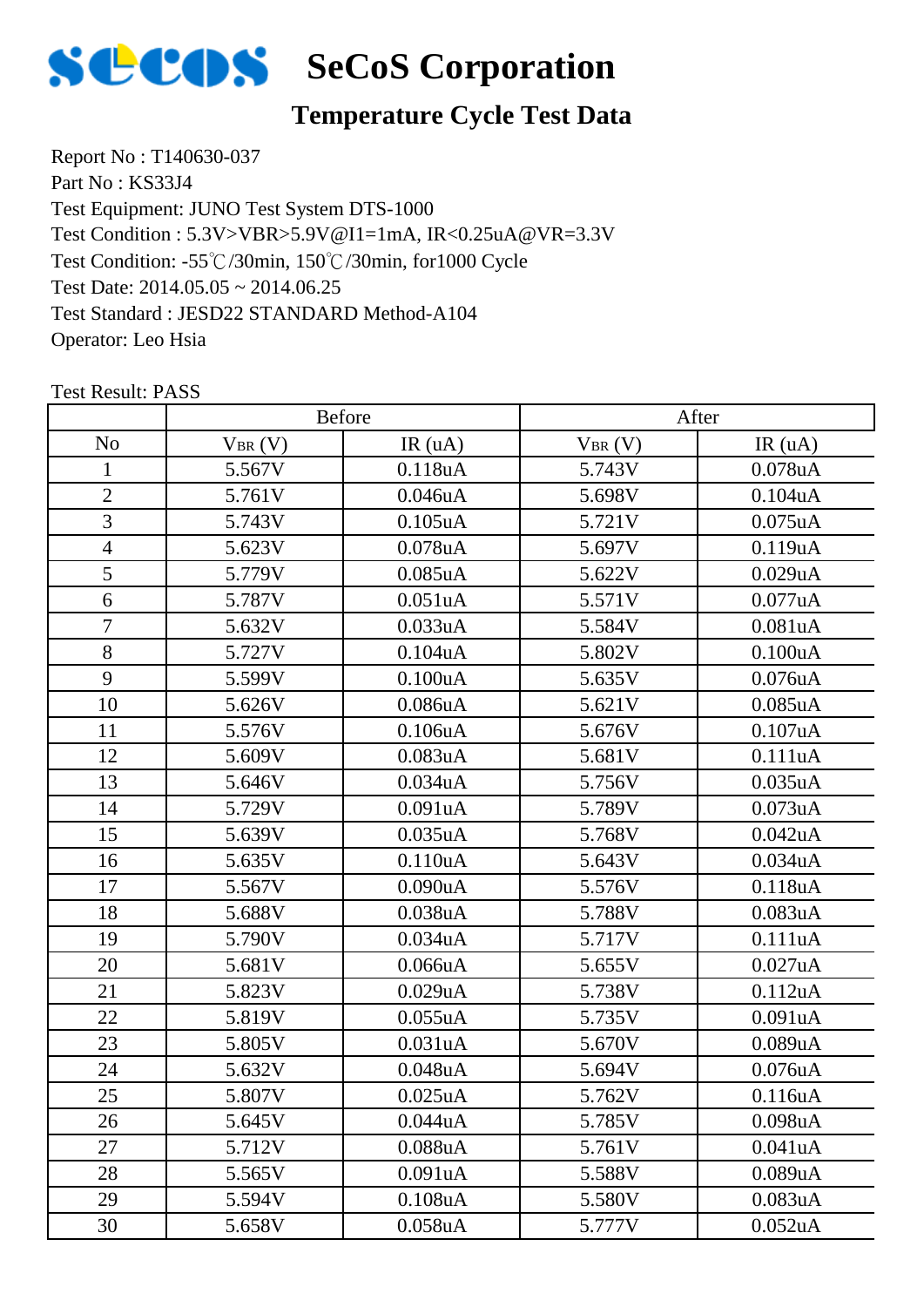

# **Temperature Cycle Test Data**

Report No : T140630-037 Part No: KS33J4 Test Equipment: JUNO Test System DTS-1000 Test Condition: -55℃/30min, 150℃/30min, for1000 Cycle Test Date: 2014.05.05 ~ 2014.06.25 Test Standard : JESD22 STANDARD Method-A104 Operator: Leo Hsia Test Condition : 5.3V>VBR>5.9V@I1=1mA, IR<0.25uA@VR=3.3V

|                | <b>Before</b> |                      | After       |                      |
|----------------|---------------|----------------------|-------------|----------------------|
| N <sub>o</sub> | $V_{BR}(V)$   | IR(uA)               | $V_{BR}(V)$ | IR(uA)               |
| 31             | 5.569V        | 0.101uA              | 5.780V      | 0.041uA              |
| 32             | 5.822V        | $0.073$ uA           | 5.739V      | $0.085$ uA           |
| 33             | 5.664V        | 0.096uA              | 5.769V      | 0.036uA              |
| 34             | 5.648V        | 0.107uA              | 5.581V      | 0.081uA              |
| 35             | 5.580V        | $0.024$ uA           | 5.688V      | $0.068$ u $A$        |
| 36             | 5.806V        | $0.072$ uA           | 5.797V      | $0.064$ u $A$        |
| 37             | 5.749V        | 0.037uA              | 5.650V      | 0.050uA              |
| 38             | 5.592V        | 0.071uA              | 5.734V      | 0.090uA              |
| 39             | 5.721V        | 0.044uA              | 5.592V      | 0.037uA              |
| 40             | 5.720V        | 0.039uA              | 5.591V      | 0.103uA              |
| 41             | 5.648V        | 0.032 <sub>u</sub> A | 5.778V      | 0.116uA              |
| 42             | 5.689V        | 0.090uA              | 5.783V      | 0.082uA              |
| 43             | 5.742V        | 0.061uA              | 5.582V      | 0.034uA              |
| 44             | 5.702V        | 0.093uA              | 5.727V      | 0.098uA              |
| 45             | 5.715V        | $0.040$ uA           | 5.715V      | 0.111uA              |
| 46             | 5.605V        | $0.046$ u $A$        | 5.783V      | 0.117uA              |
| 47             | 5.688V        | 0.115uA              | 5.798V      | 0.118uA              |
| 48             | 5.749V        | 0.115uA              | 5.704V      | 0.060uA              |
| 49             | 5.703V        | 0.040uA              | 5.770V      | 0.081uA              |
| 50             | 5.673V        | $0.026$ uA           | 5.722V      | 0.040uA              |
| 51             | 5.740V        | $0.095$ uA           | 5.582V      | 0.112uA              |
| 52             | 5.597V        | $0.052$ uA           | 5.665V      | 0.081uA              |
| 53             | 5.611V        | 0.067uA              | 5.810V      | 0.086uA              |
| 54             | 5.590V        | 0.060uA              | 5.740V      | 0.080uA              |
| 55             | 5.821V        | 0.078uA              | 5.738V      | 0.083uA              |
| 56             | 5.682V        | 0.104 <sub>u</sub> A | 5.667V      | 0.063 <sub>u</sub> A |
| 57             | 5.724V        | $0.092$ uA           | 5.821V      | 0.059uA              |
| 58             | 5.821V        | 0.027uA              | 5.630V      | 0.067uA              |
| 59             | 5.719V        | $0.042$ uA           | 5.774V      | 0.091uA              |
| 60             | 5.566V        | 0.109uA              | 5.738V      | 0.083uA              |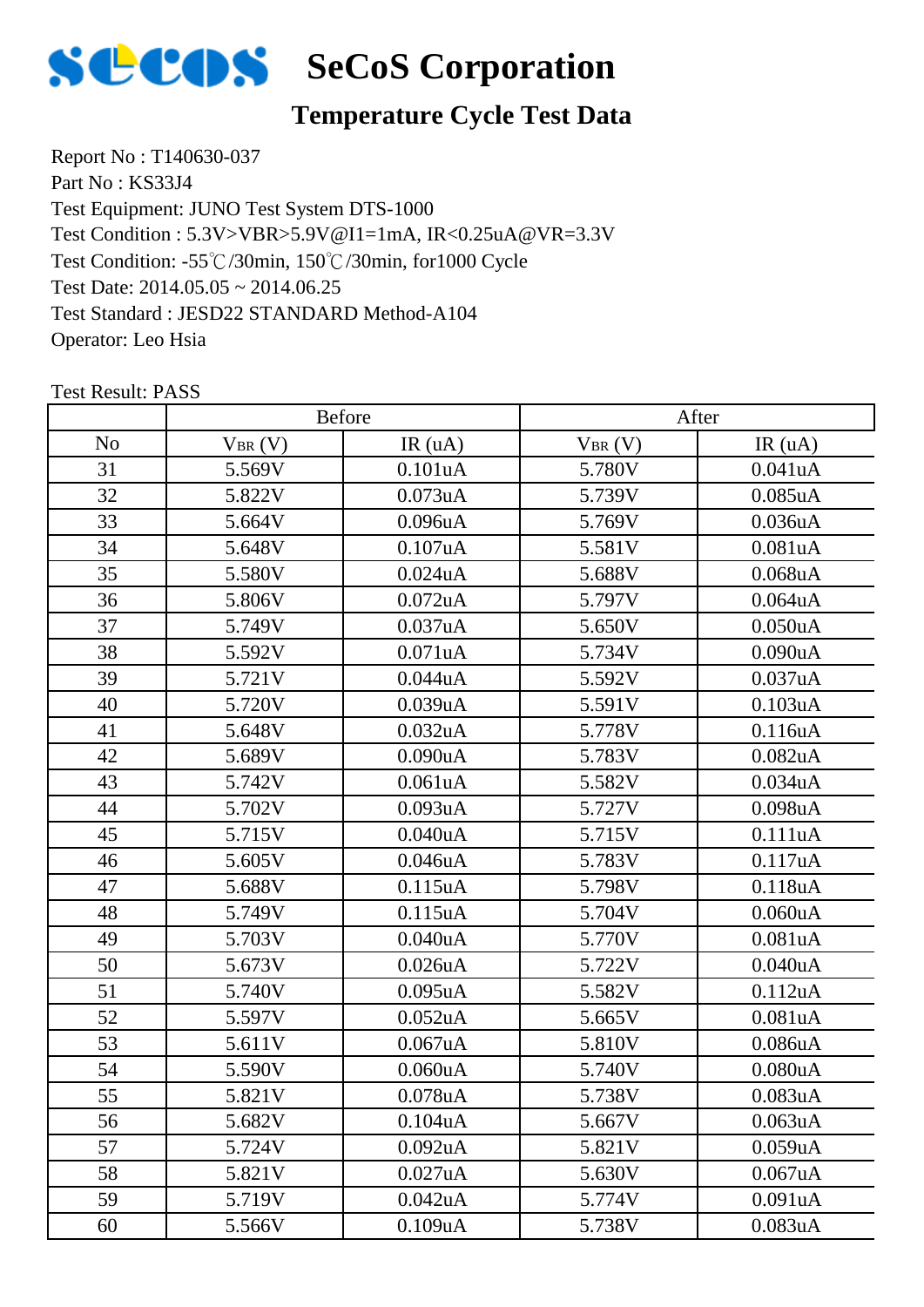

# **SCOS** SeCoS Corporation

#### **Temperature Cycle Test Data**

Report No : T140630-037 Part No : KS33J4 Test Equipment: JUNO Test System DTS-1000 Test Condition: -55℃/30min, 150℃/30min, for1000 Cycle Test Date: 2014.05.05 ~ 2014.06.25 Test Standard : JESD22 STANDARD Method-A104 Operator: Leo Hsia Test Condition : 5.3V>VBR>5.9V@I1=1mA, IR<0.25uA@VR=3.3V

No  $V_{BR}(V)$  IR (uA)  $V_{BR}(V)$  IR (uA) Before After 5.624V 0.038uA 5.574V 0.025uA 62 | 5.572V | 0.076uA | 5.610V | 0.052uA 63 | 5.775V | 0.041uA | 5.800V | 0.108uA 5.747V 0.099uA 5.646V 0.050uA 5.812V 0.079uA 5.670V 0.072uA 5.747V 0.074uA 5.746V 0.098uA 5.618V 0.075uA 5.595V 0.043uA 5.770V 0.047uA 5.741V 0.090uA 5.608V 0.076uA 5.635V 0.103uA 5.616V 0.103uA 5.784V 0.103uA 5.758V 0.052uA 5.565V 0.028uA 5.651V 0.087uA 5.570V 0.061uA 5.749V 0.116uA 5.804V 0.021uA 5.721V 0.060uA 5.824V 0.113uA 5.772V 0.033uA 5.748V 0.061uA 5.597V 0.113uA 5.617V 0.073uA 5.763V 0.045uA 5.789V 0.085uA

Test Result: PASS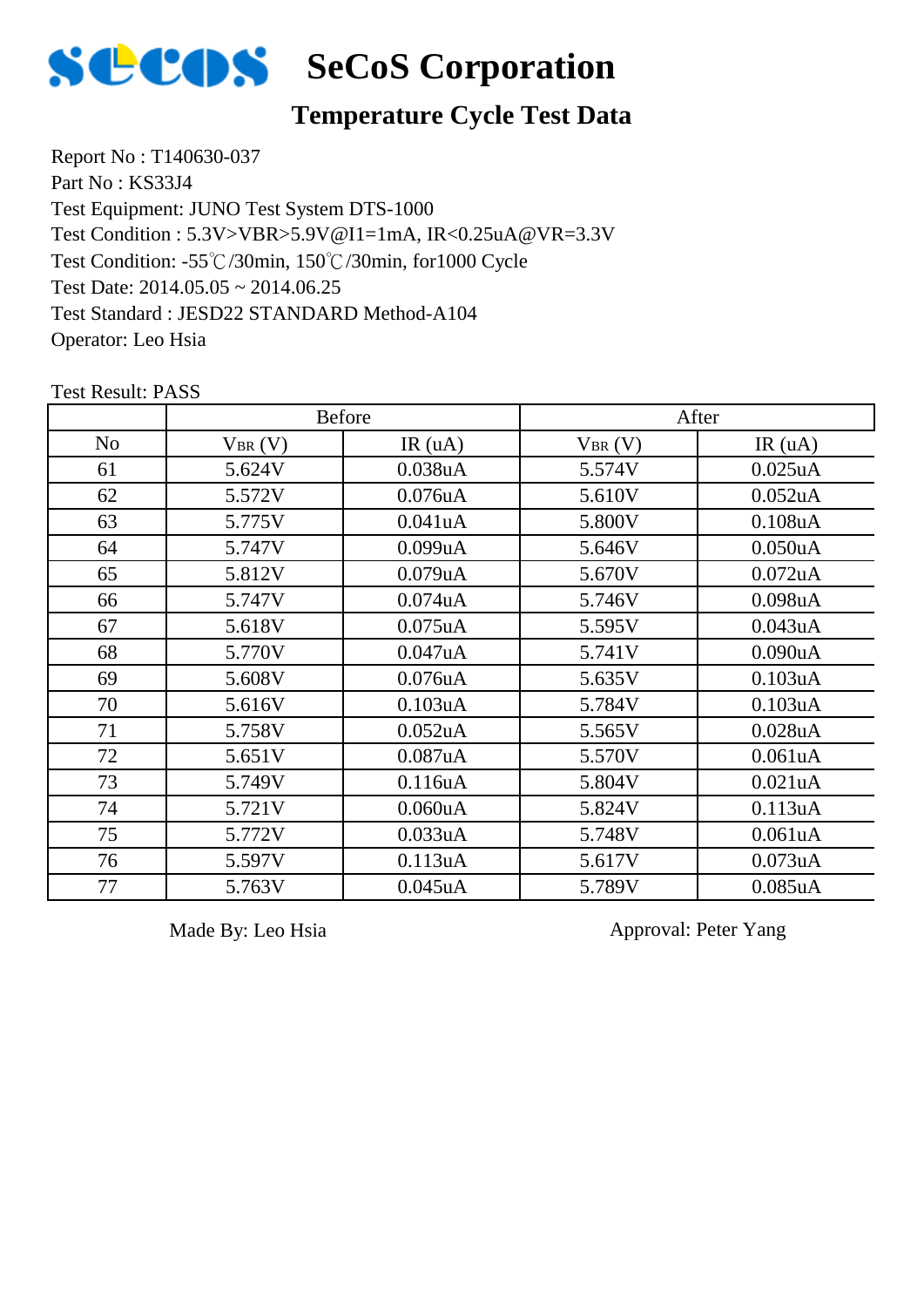

# **High Temperature High Humidity Test Data**

Report No : T140630-037 Part No : KS33J4 Test Equipment: JUNO Test System DTS-1000 Test Condition: 85±2℃, 85±5%RH, 1000Hrs Test Date: 2014.05.11 ~ 2014.06.23 Test Standard : JESD22 STANDARD Method-A101 Operator: Leo Hsia Test Condition : 5.3V>VBR>5.9V@I1=1mA, IR<0.25uA@VR=3.3V

|                | <b>Before</b> |               | After       |                      |
|----------------|---------------|---------------|-------------|----------------------|
| N <sub>0</sub> | $V_{BR}(V)$   | IR(uA)        | $V_{BR}(V)$ | IR(uA)               |
| 1              | 5.817V        | $0.045$ uA    | 5.812V      | 0.102uA              |
| $\sqrt{2}$     | 5.614V        | 0.041uA       | 5.574V      | 0.054uA              |
| 3              | 5.712V        | 0.043uA       | 5.583V      | 0.083uA              |
| $\overline{4}$ | 5.818V        | 0.112uA       | 5.802V      | 0.094uA              |
| 5              | 5.807V        | 0.038uA       | 5.746V      | 0.051uA              |
| 6              | 5.699V        | 0.057uA       | 5.733V      | 0.053uA              |
| $\tau$         | 5.723V        | 0.031uA       | 5.770V      | 0.021uA              |
| 8              | 5.785V        | 0.036uA       | 5.713V      | 0.071uA              |
| 9              | 5.581V        | 0.069uA       | 5.706V      | 0.115uA              |
| 10             | 5.643V        | $0.076$ u $A$ | 5.641V      | 0.094uA              |
| 11             | 5.708V        | $0.054$ uA    | 5.708V      | $0.105$ uA           |
| 12             | 5.596V        | $0.065$ uA    | 5.749V      | 0.052uA              |
| 13             | 5.792V        | 0.055uA       | 5.770V      | 0.096uA              |
| 14             | 5.804V        | $0.086$ u $A$ | 5.666V      | 0.057uA              |
| 15             | 5.798V        | $0.105$ uA    | 5.762V      | 0.101uA              |
| 16             | 5.812V        | $0.023$ uA    | 5.619V      | $0.079$ u $A$        |
| 17             | 5.604V        | 0.028uA       | 5.642V      | 0.092uA              |
| 18             | 5.626V        | 0.032uA       | 5.739V      | 0.106uA              |
| 19             | 5.781V        | 0.049uA       | 5.806V      | 0.097uA              |
| 20             | 5.637V        | 0.063uA       | 5.629V      | 0.111uA              |
| 21             | 5.565V        | $0.105$ uA    | 5.641V      | $0.073$ uA           |
| 22             | 5.735V        | 0.112uA       | 5.748V      | 0.088uA              |
| 23             | 5.587V        | 0.083uA       | 5.781V      | $0.105$ uA           |
| 24             | 5.791V        | $0.026$ uA    | 5.569V      | 0.087uA              |
| 25             | 5.641V        | 0.083uA       | 5.616V      | $0.075$ uA           |
| 26             | 5.613V        | 0.069uA       | 5.661V      | 0.094 <sub>u</sub> A |
| 27             | 5.700V        | $0.026$ u $A$ | 5.771V      | 0.044uA              |
| 28             | 5.798V        | 0.036uA       | 5.794V      | 0.041uA              |
| 29             | 5.766V        | 0.079uA       | 5.633V      | 0.106uA              |
| 30             | 5.669V        | 0.096uA       | 5.685V      | 0.041uA              |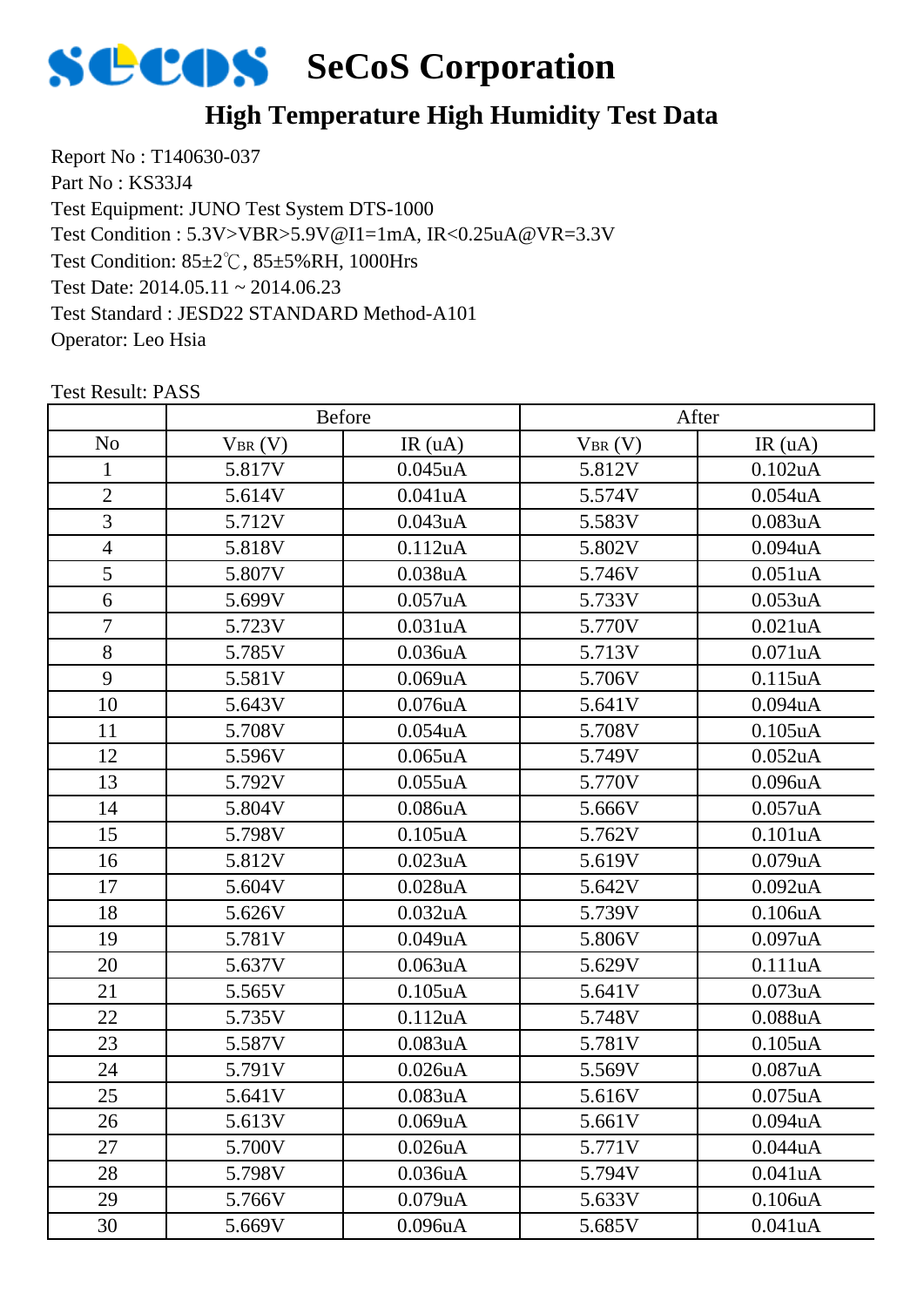

# **High Temperature High Humidity Test Data**

Report No : T140630-037 Part No : KS33J4 Test Equipment: JUNO Test System DTS-1000 Test Condition: 85±2℃, 85±5%RH, 1000Hrs Test Date: 2014.05.11 ~ 2014.06.23 Test Standard : JESD22 STANDARD Method-A101 Operator: Leo Hsia Test Condition : 5.3V>VBR>5.9V@I1=1mA, IR<0.25uA@VR=3.3V

|                | <b>Before</b> |                      | After       |                      |
|----------------|---------------|----------------------|-------------|----------------------|
| N <sub>o</sub> | $V_{BR}(V)$   | IR(uA)               | $V_{BR}(V)$ | IR(uA)               |
| 31             | 5.609V        | 0.096 <sub>u</sub> A | 5.630V      | 0.100uA              |
| 32             | 5.607V        | 0.111uA              | 5.698V      | 0.037uA              |
| 33             | 5.646V        | 0.059uA              | 5.607V      | 0.061uA              |
| 34             | 5.793V        | 0.031uA              | 5.783V      | 0.094uA              |
| 35             | 5.701V        | 0.029uA              | 5.603V      | $0.074$ u $A$        |
| 36             | 5.596V        | 0.100uA              | 5.620V      | $0.077$ uA           |
| 37             | 5.693V        | 0.063uA              | 5.656V      | 0.047uA              |
| 38             | 5.704V        | 0.071uA              | 5.813V      | 0.103uA              |
| 39             | 5.738V        | 0.022uA              | 5.633V      | 0.030uA              |
| 40             | 5.626V        | $0.092$ uA           | 5.755V      | 0.111uA              |
| 41             | 5.646V        | 0.061uA              | 5.607V      | 0.089uA              |
| 42             | 5.613V        | $0.048$ u $A$        | 5.566V      | 0.113uA              |
| 43             | 5.810V        | 0.060uA              | 5.771V      | 0.081uA              |
| 44             | 5.669V        | $0.068$ u $A$        | 5.810V      | 0.091uA              |
| 45             | 5.745V        | 0.100uA              | 5.822V      | 0.050uA              |
| 46             | 5.711V        | $0.092$ uA           | 5.808V      | $0.072$ uA           |
| 47             | 5.624V        | 0.039uA              | 5.596V      | 0.101uA              |
| 48             | 5.689V        | 0.100uA              | 5.805V      | 0.113uA              |
| 49             | 5.787V        | 0.034uA              | 5.661V      | 0.058uA              |
| 50             | 5.701V        | $0.098$ u $A$        | 5.621V      | 0.022uA              |
| 51             | 5.749V        | 0.039uA              | 5.801V      | 0.087uA              |
| 52             | 5.779V        | 0.086uA              | 5.601V      | 0.091uA              |
| 53             | 5.632V        | $0.046$ u $A$        | 5.571V      | 0.080uA              |
| 54             | 5.816V        | 0.038uA              | 5.679V      | 0.116uA              |
| 55             | 5.778V        | 0.038uA              | 5.661V      | 0.074uA              |
| 56             | 5.612V        | 0.023uA              | 5.766V      | 0.064 <sub>u</sub> A |
| 57             | 5.637V        | 0.108uA              | 5.751V      | $0.058$ u $A$        |
| 58             | 5.814V        | 0.032uA              | 5.571V      | 0.033uA              |
| 59             | 5.744V        | 0.036uA              | 5.635V      | 0.091uA              |
| 60             | 5.614V        | 0.101uA              | 5.693V      | 0.094uA              |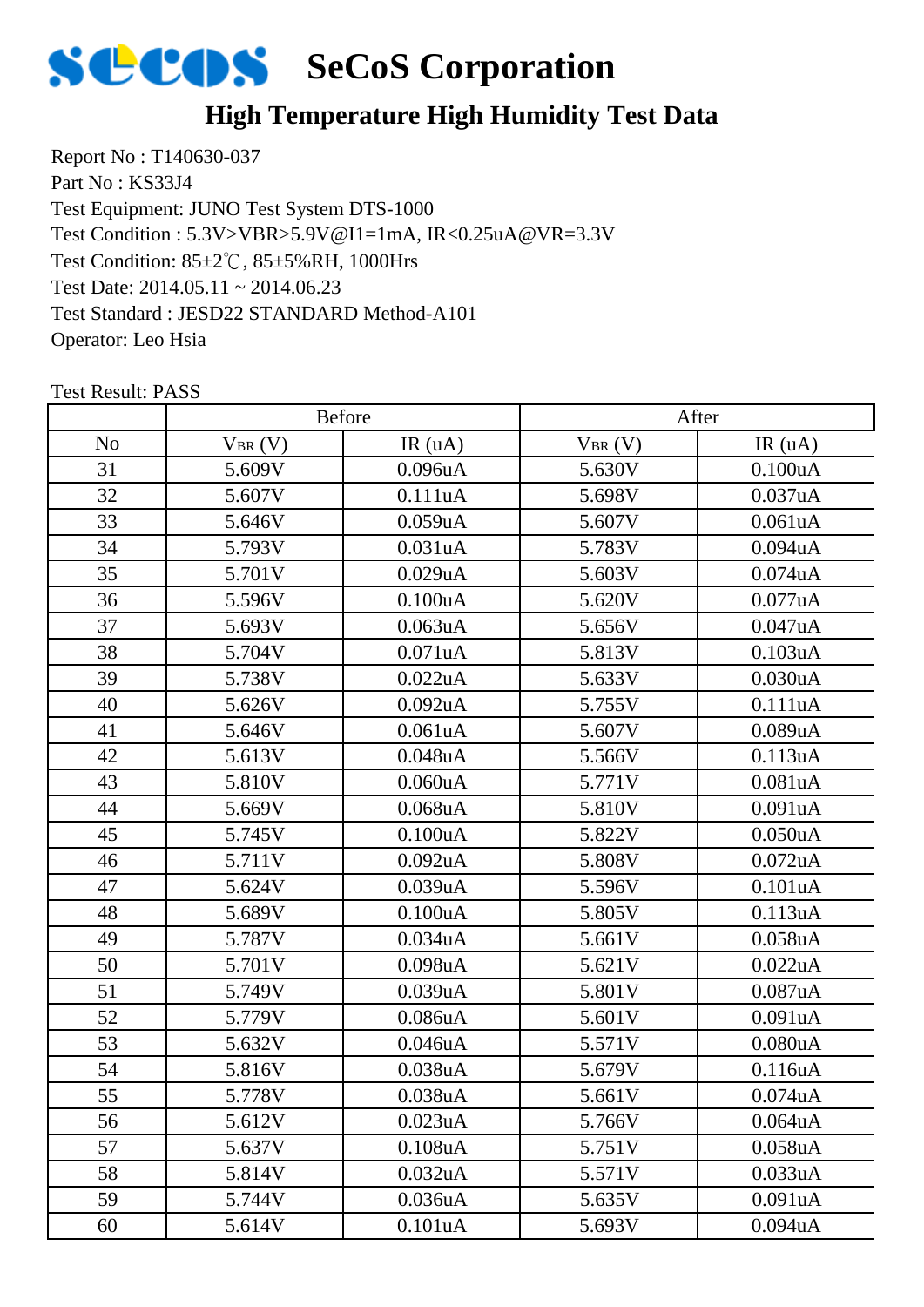

### **High Temperature High Humidity Test Data**

Report No : T140630-037 Part No : KS33J4 Test Equipment: JUNO Test System DTS-1000 Test Condition: 85±2℃, 85±5%RH, 1000Hrs Test Date: 2014.05.11 ~ 2014.06.23 Test Standard : JESD22 STANDARD Method-A101 Operator: Leo Hsia Test Condition : 5.3V>VBR>5.9V@I1=1mA, IR<0.25uA@VR=3.3V

|                |             | <b>Before</b>        |             | After                |
|----------------|-------------|----------------------|-------------|----------------------|
| N <sub>0</sub> | $V_{BR}(V)$ | IR(uA)               | $V_{BR}(V)$ | IR(uA)               |
| 61             | 5.732V      | $0.105$ uA           | 5.705V      | 0.040uA              |
| 62             | 5.586V      | 0.112uA              | 5.596V      | 0.087uA              |
| 63             | 5.815V      | 0.098 <sub>u</sub> A | 5.670V      | $0.065$ uA           |
| 64             | 5.611V      | 0.069uA              | 5.807V      | 0.114uA              |
| 65             | 5.749V      | 0.112uA              | 5.639V      | $0.028$ uA           |
| 66             | 5.790V      | 0.084 <sub>u</sub> A | 5.646V      | 0.104 <sub>u</sub> A |
| 67             | 5.779V      | 0.097uA              | 5.798V      | 0.055uA              |
| 68             | 5.590V      | $0.024$ uA           | 5.714V      | $0.028$ u $A$        |
| 69             | 5.754V      | $0.064$ u $A$        | 5.738V      | 0.108uA              |
| 70             | 5.696V      | 0.070uA              | 5.748V      | 0.096uA              |
| 71             | 5.585V      | 0.103uA              | 5.639V      | 0.084uA              |
| 72             | 5.781V      | 0.043uA              | 5.626V      | 0.046uA              |
| 73             | 5.710V      | 0.057uA              | 5.717V      | $0.085$ uA           |
| 74             | 5.644V      | 0.081 <sub>u</sub> A | 5.666V      | 0.055uA              |
| 75             | 5.675V      | 0.116 <sub>u</sub> A | 5.692V      | 0.046 <sub>u</sub> A |
| 76             | 5.668V      | 0.036uA              | 5.618V      | 0.044uA              |
| 77             | 5.656V      | $0.074$ u $A$        | 5.600V      | 0.087uA              |

Test Result: PASS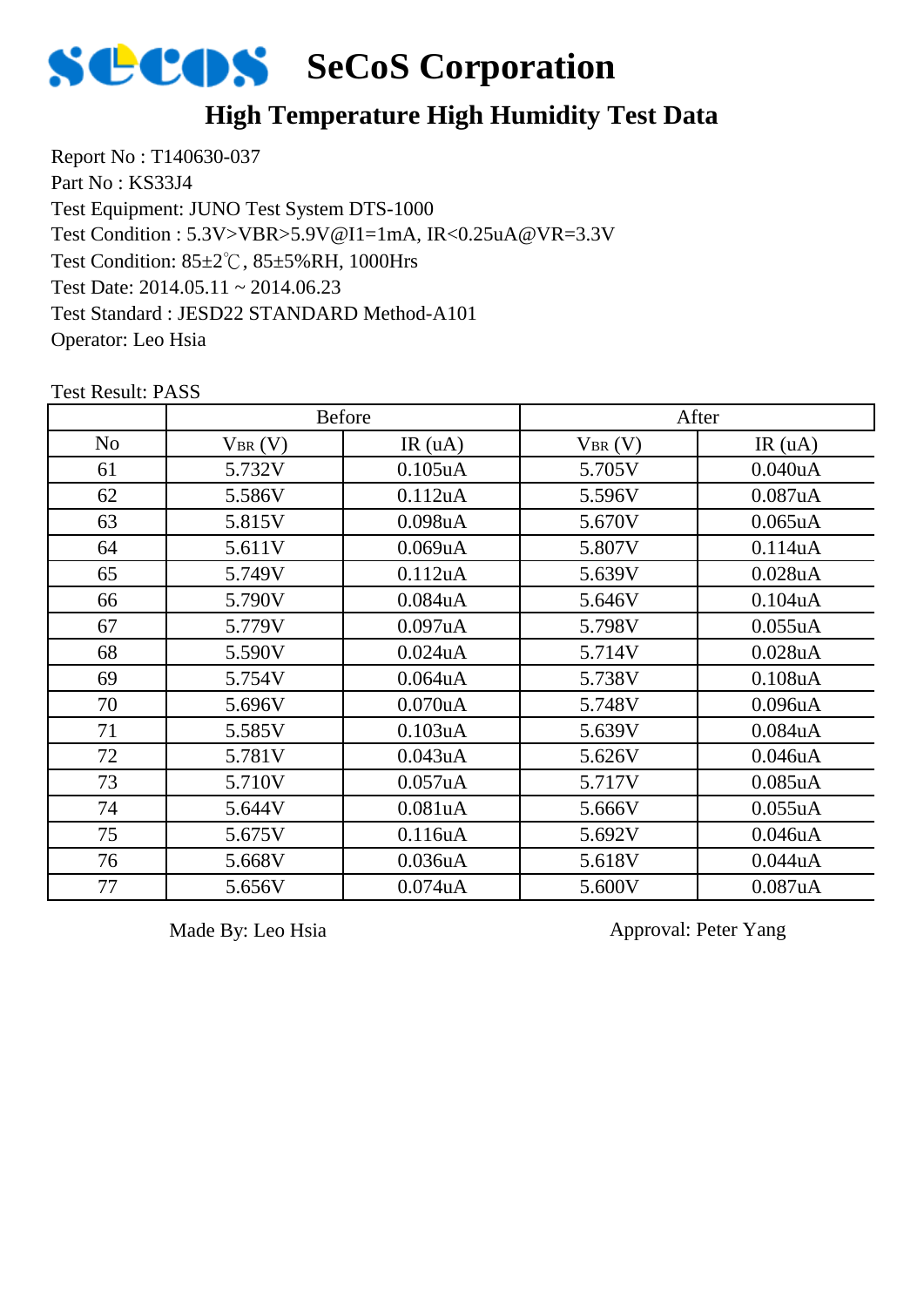

# **High Temper High Humidity Reverse Bies Test Data**

Report No : T140630-037 Part No : KS33J4 Test Equipment: JUNO Test System DTS-1000 Test Condition: 85±2℃, 85±5%RH, 1000Hrs Test Date: 2014.05.11 ~ 2014.06.23 Test Standard : JESD22 STANDARD Method-A101 Operator: Leo Hsia Test Condition : 5.3V>VBR>5.9V@I1=1mA, IR<0.25uA@VR=3.3V

|                | <b>Before</b> |                      | After       |            |
|----------------|---------------|----------------------|-------------|------------|
| N <sub>o</sub> | $V_{BR}(V)$   | IR(uA)               | $V_{BR}(V)$ | IR(uA)     |
| 1              | 5.736V        | 0.079uA              | 5.705V      | 0.047uA    |
| $\mathbf{2}$   | 5.799V        | 0.027uA              | 5.650V      | 0.037uA    |
| 3              | 5.771V        | $0.062$ uA           | 5.663V      | 0.089uA    |
| $\overline{4}$ | 5.669V        | $0.068$ u $A$        | 5.633V      | 0.071uA    |
| 5              | 5.806V        | 0.112uA              | 5.626V      | 0.053uA    |
| 6              | 5.658V        | $0.078$ u $A$        | 5.631V      | 0.112uA    |
| $\tau$         | 5.774V        | 0.059uA              | 5.697V      | 0.087uA    |
| 8              | 5.619V        | $0.068$ u $A$        | 5.574V      | 0.110uA    |
| 9              | 5.594V        | 0.038uA              | 5.689V      | 0.055uA    |
| 10             | 5.604V        | 0.108uA              | 5.632V      | 0.043uA    |
| 11             | 5.822V        | 0.074 <sub>u</sub> A | 5.683V      | 0.021uA    |
| 12             | 5.661V        | 0.086uA              | 5.630V      | 0.029uA    |
| 13             | 5.758V        | 0.112uA              | 5.609V      | 0.053uA    |
| 14             | 5.616V        | 0.115uA              | 5.773V      | 0.051uA    |
| 15             | 5.659V        | 0.109uA              | 5.752V      | $0.095$ uA |
| 16             | 5.666V        | 0.076uA              | 5.798V      | 0.084uA    |
| 17             | 5.757V        | 0.063uA              | 5.565V      | 0.090uA    |
| 18             | 5.718V        | $0.108$ u $A$        | 5.809V      | 0.042uA    |
| 19             | 5.574V        | 0.110uA              | 5.807V      | 0.057uA    |
| 20             | 5.590V        | 0.096uA              | 5.654V      | 0.046uA    |
| 21             | 5.565V        | 0.049uA              | 5.648V      | 0.110uA    |
| 22             | 5.627V        | 0.022uA              | 5.714V      | 0.055uA    |
| 23             | 5.746V        | $0.075$ uA           | 5.652V      | 0.100uA    |
| 24             | 5.759V        | 0.104uA              | 5.641V      | 0.062uA    |
| 25             | 5.658V        | 0.113uA              | 5.745V      | 0.073uA    |
| 26             | 5.751V        | 0.043uA              | 5.652V      | 0.097uA    |
| 27             | 5.789V        | $0.048$ u $A$        | 5.808V      | $0.088$ uA |
| 28             | 5.711V        | 0.079uA              | 5.820V      | 0.105uA    |
| 29             | 5.706V        | $0.095$ uA           | 5.616V      | 0.045uA    |
| 30             | 5.633V        | 0.093uA              | 5.641V      | 0.047uA    |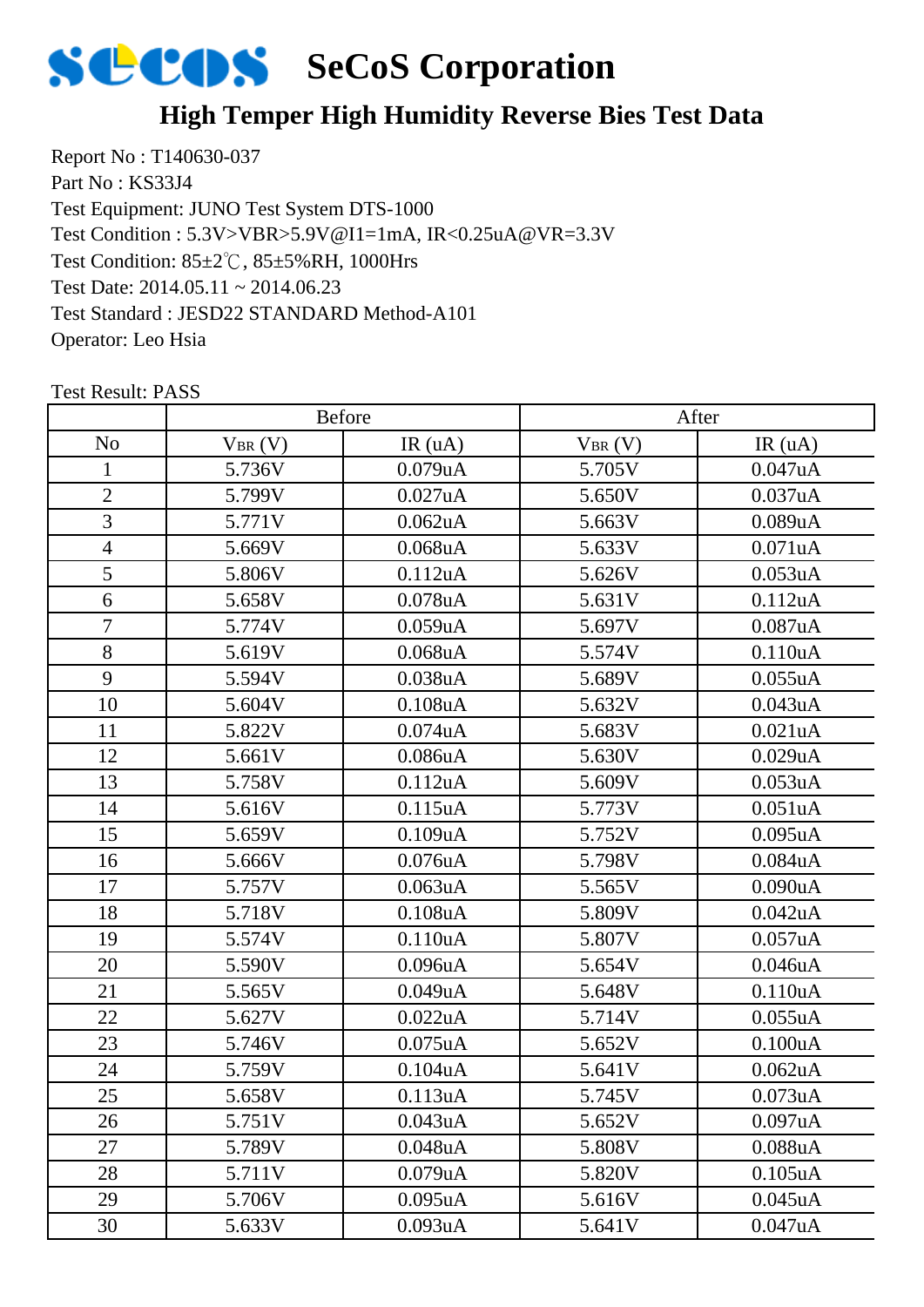

# **High Temper High Humidity Reverse Bies Test Data**

Report No : T140630-037 Part No : KS33J4 Test Equipment: JUNO Test System DTS-1000 Test Condition: 85±2℃, 85±5%RH, 1000Hrs Test Date: 2014.05.11 ~ 2014.06.23 Test Standard : JESD22 STANDARD Method-A101 Operator: Leo Hsia Test Condition : 5.3V>VBR>5.9V@I1=1mA, IR<0.25uA@VR=3.3V

|                | <b>Before</b> |                      | After       |                      |
|----------------|---------------|----------------------|-------------|----------------------|
| N <sub>o</sub> | $V_{BR}(V)$   | IR(uA)               | $V_{BR}(V)$ | IR(uA)               |
| 31             | 5.593V        | 0.093uA              | 5.747V      | 0.103uA              |
| 32             | 5.608V        | 0.044uA              | 5.786V      | 0.098uA              |
| 33             | 5.575V        | 0.022uA              | 5.592V      | $0.025$ uA           |
| 34             | 5.569V        | 0.033uA              | 5.681V      | 0.026uA              |
| 35             | 5.663V        | $0.075$ uA           | 5.727V      | 0.051uA              |
| 36             | 5.653V        | $0.092$ uA           | 5.678V      | 0.040uA              |
| 37             | 5.566V        | $0.095$ uA           | 5.605V      | 0.083uA              |
| 38             | 5.813V        | $0.048$ u $A$        | 5.669V      | 0.022uA              |
| 39             | 5.817V        | 0.112uA              | 5.767V      | 0.100uA              |
| 40             | 5.605V        | $0.054$ u $A$        | 5.681V      | 0.047uA              |
| 41             | 5.675V        | $0.053$ uA           | 5.718V      | 0.053uA              |
| 42             | 5.822V        | 0.069uA              | 5.717V      | 0.113uA              |
| 43             | 5.688V        | $0.063$ uA           | 5.598V      | 0.035uA              |
| 44             | 5.821V        | $0.085$ uA           | 5.607V      | 0.054uA              |
| 45             | 5.756V        | $0.070$ u $A$        | 5.775V      | 0.111uA              |
| 46             | 5.620V        | $0.026$ uA           | 5.760V      | $0.062$ uA           |
| 47             | 5.756V        | 0.060uA              | 5.658V      | 0.047uA              |
| 48             | 5.620V        | $0.068$ u $A$        | 5.711V      | 0.040uA              |
| 49             | 5.752V        | $0.096$ u $A$        | 5.649V      | 0.038uA              |
| 50             | 5.809V        | $0.070$ u $A$        | 5.631V      | 0.049uA              |
| 51             | 5.582V        | 0.051 <sub>u</sub> A | 5.786V      | $0.028$ u $A$        |
| 52             | 5.617V        | 0.115uA              | 5.695V      | 0.119uA              |
| 53             | 5.629V        | $0.024$ u $A$        | 5.823V      | 0.028uA              |
| 54             | 5.615V        | 0.031uA              | 5.658V      | 0.049uA              |
| 55             | 5.784V        | 0.053uA              | 5.608V      | 0.092uA              |
| 56             | 5.692V        | 0.099uA              | 5.635V      | $0.045$ uA           |
| 57             | 5.669V        | 0.093uA              | 5.618V      | 0.115uA              |
| 58             | 5.612V        | $0.045$ uA           | 5.651V      | 0.083uA              |
| 59             | 5.658V        | $0.024$ u $A$        | 5.571V      | 0.046uA              |
| 60             | 5.743V        | $0.095$ uA           | 5.624V      | 0.102 <sub>u</sub> A |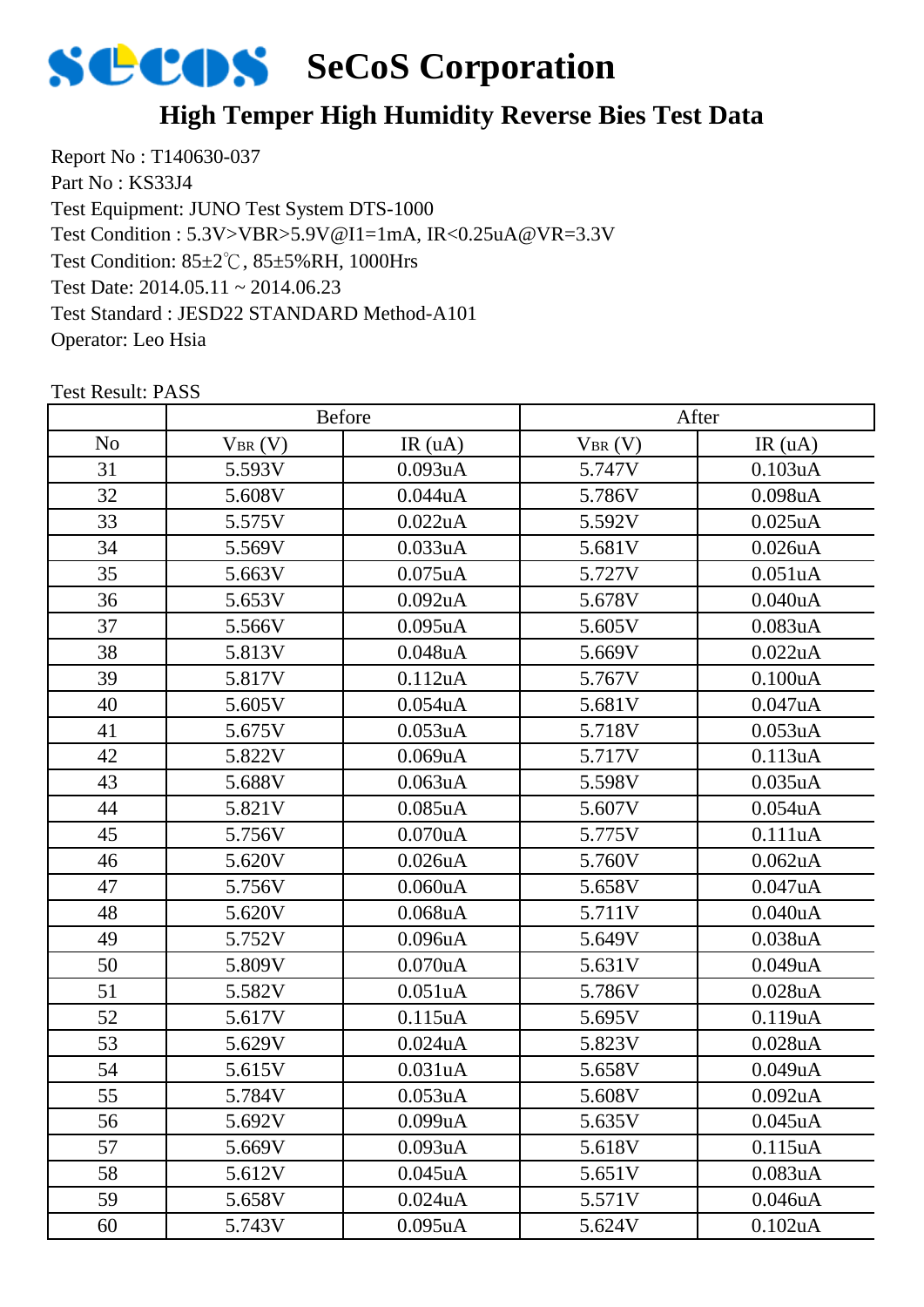

#### **High Temper High Humidity Reverse Bies Test Data**

Report No : T140630-037 Part No : KS33J4 Test Equipment: JUNO Test System DTS-1000 Test Condition: 85±2℃, 85±5%RH, 1000Hrs Test Date: 2014.05.11 ~ 2014.06.23 Test Standard : JESD22 STANDARD Method-A101 Operator: Leo Hsia Test Condition : 5.3V>VBR>5.9V@I1=1mA, IR<0.25uA@VR=3.3V

|                |             | <b>Before</b>        |             | After                |
|----------------|-------------|----------------------|-------------|----------------------|
| N <sub>o</sub> | $V_{BR}(V)$ | IR(uA)               | $V_{BR}(V)$ | IR(uA)               |
| 61             | 5.819V      | $0.068$ uA           | 5.577V      | $0.068$ u $A$        |
| 62             | 5.791V      | $0.076$ u $A$        | 5.647V      | 0.063uA              |
| 63             | 5.716V      | 0.021 <sub>u</sub> A | 5.637V      | 0.049uA              |
| 64             | 5.775V      | 0.080uA              | 5.640V      | $0.075$ uA           |
| 65             | 5.697V      | 0.096 <sub>u</sub> A | 5.681V      | $0.073$ uA           |
| 66             | 5.819V      | $0.078$ u $A$        | 5.675V      | 0.021 <sub>u</sub> A |
| 67             | 5.800V      | 0.062 <sub>u</sub> A | 5.597V      | 0.047uA              |
| 68             | 5.687V      | $0.115$ uA           | 5.711V      | 0.044uA              |
| 69             | 5.806V      | 0.044uA              | 5.754V      | $0.074$ u $A$        |
| 70             | 5.617V      | 0.052 <sub>u</sub> A | 5.724V      | 0.109uA              |
| 71             | 5.621V      | 0.030uA              | 5.584V      | 0.027uA              |
| 72             | 5.620V      | $0.062$ uA           | 5.698V      | 0.119uA              |
| 73             | 5.624V      | 0.033uA              | 5.802V      | 0.030uA              |
| 74             | 5.623V      | $0.056$ uA           | 5.661V      | 0.061uA              |
| 75             | 5.685V      | 0.079uA              | 5.581V      | $0.074$ u $A$        |
| 76             | 5.694V      | $0.070$ u $A$        | 5.698V      | 0.023uA              |
| 77             | 5.701V      | 0.104uA              | 5.658V      | 0.043uA              |

Test Result: PASS